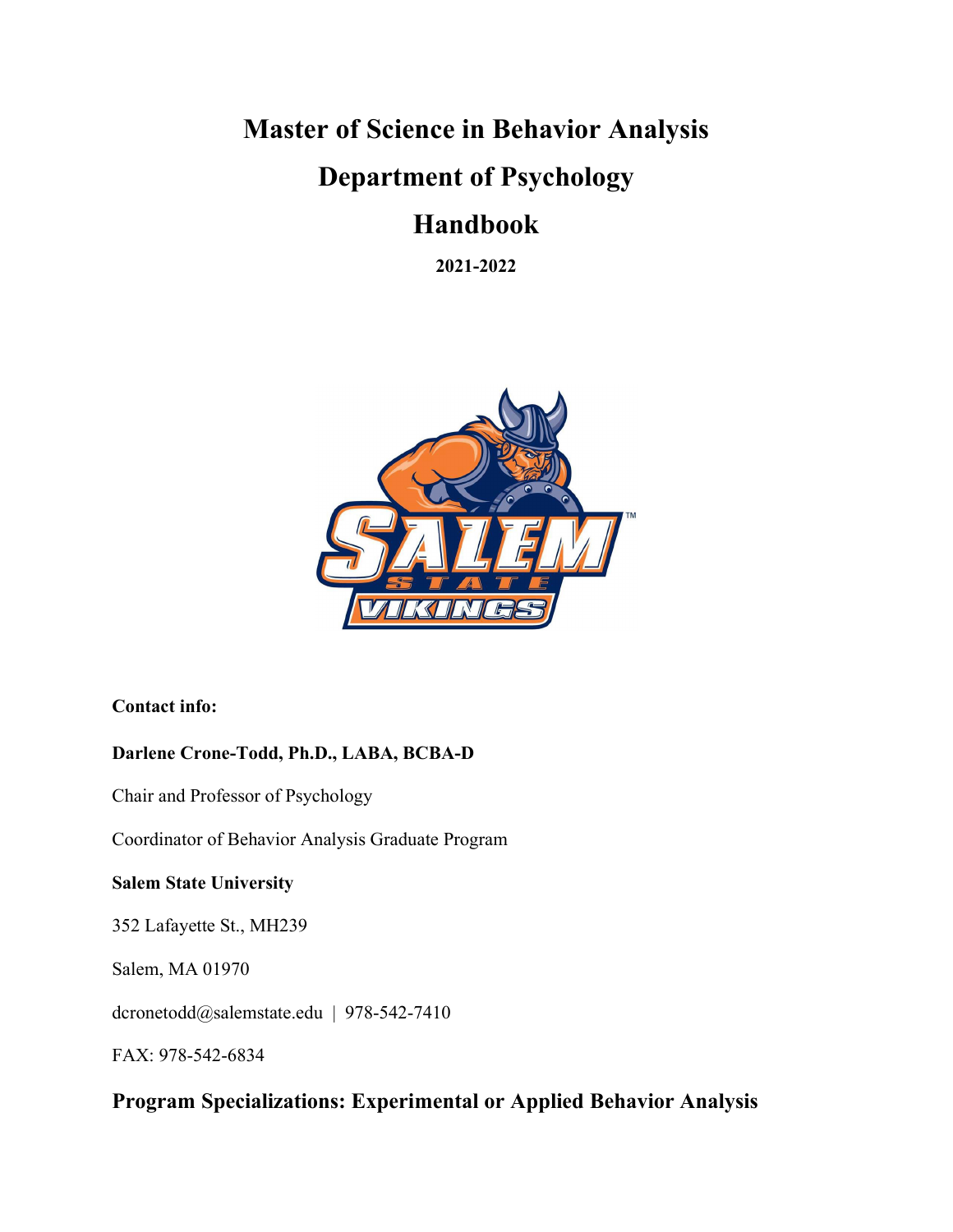|  |  |  | <b>Table of Content</b> |  |
|--|--|--|-------------------------|--|
|  |  |  |                         |  |

| <b>IRB and IACUC Information </b><br>.26 |  |
|------------------------------------------|--|
|                                          |  |
|                                          |  |
|                                          |  |
|                                          |  |
|                                          |  |
|                                          |  |
|                                          |  |
|                                          |  |
|                                          |  |
|                                          |  |
|                                          |  |
|                                          |  |
|                                          |  |
|                                          |  |
|                                          |  |
|                                          |  |
|                                          |  |
|                                          |  |
|                                          |  |
|                                          |  |
|                                          |  |
|                                          |  |
|                                          |  |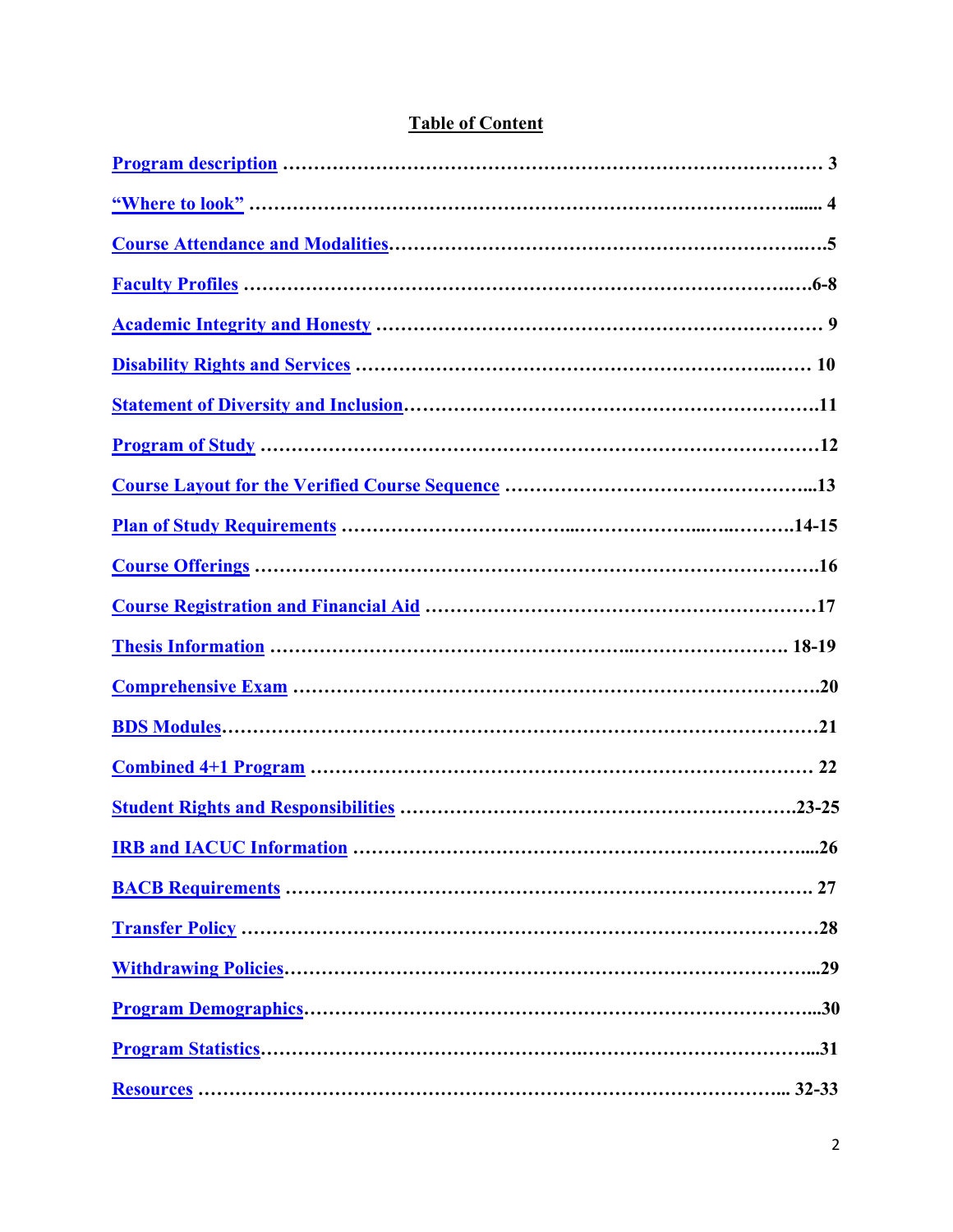# **Master of Science in Behavior Analysis:**

# <span id="page-2-0"></span>**Program description**

The Master of Science in Behavior Analysis program prepares students as basic scientists or applied scientist-practitioners in research and applied settings. At the same time, the program provides a strong foundation in theoretical, conceptual, and empirical concepts. Students can acquire the core knowledge and skill set needed to work in the competitive field of behavior analysis and to consider further study beyond the master's level.

# **Mission**

To use behavior analysis to inspire solutions that lead to a more rewarding life. To create educational opportunities for every student to research and apply behavior analysis in their chosen field. To prepare students for professional roles in experimental and applied behavior analysis with a curriculum that also meets the course content requirements for eligibility for both certification and licensure as a behavior analyst. The flexible program experiences allow students to blend science and practice into their approach to solving real-world problems for a variety of populations, and to pursue higher degrees.

# **Objectives**

The intent of the program is to develop the knowledge and skills necessary to be a creative and critical thinker, and to learn to apply the concepts, principles, and procedures in the field. Students can opt to train as a behavioral scientist with the eventual plan to work as a researcher, in industry, or to continue onto doctoral-level study at another institution; they can also opt to train as an applied behavior analyst to work in a variety of settings related to behavioral problems.

# **Certification, Pass Rates, and Licensure\***

Our program includes a course sequence that has been verified by the Association for Behavior Analysis (ABAI) and meets the educational coursework requirements to apply to the BACB to take examinations related to becoming a Board Certified Behavior Analyst (BCBA).

- See ABAI VCS Information for our course sequence [here](https://www.abainternational.org/vcs/directory/course-sequence-information.aspx?csid=11101ab5-8105-ea11-812e-000c29a8e632&pid=00000000-0000-0000-0000-000000000000&cl=&moi=)
- Eligibility requirements are determined by the BACB, and may be found [here](https://www.bacb.com/bcba/)
- Click [here](https://www.bacb.com/university-pass-rates/) to see the most recent University pass rates for the BCBA exam. Note that the SSU pass rate has varied between 71-86% each year, which is higher than the 63% average. (We are very proud of our hard-working alumni!)
- The requirements for licensure as an applied behavior analyst in the state of Massachusetts can be found [here.](https://www.mass.gov/regulations/262-CMR-10-requirements-for-licensure-as-an-applied-behavior-analyst-and-assistant)

\*Please note that the above-linked agencies or institutions often update their websites. If you find that a link does not work, please let us know so that the information can be updated.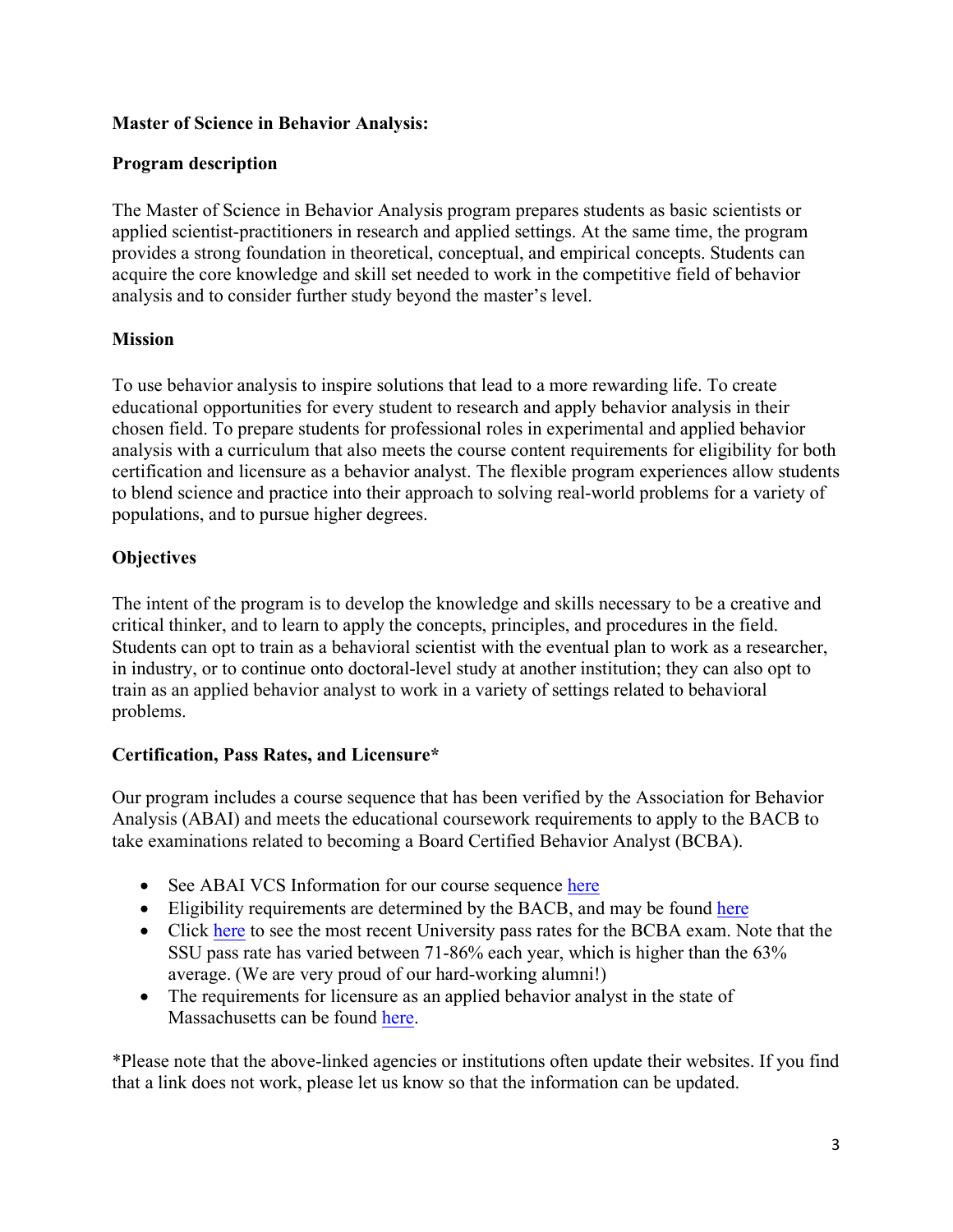#### <span id="page-3-0"></span>**Where to Look**

For overall university information, please visit our university homepage: [www.salemstate.edu.](http://www.salemstate.edu/) Among other things, you will be able to find university maps and building locations on this site.

For the school of graduate studies, please visit our SGS homepage. This website can give you information on the various programs and program combinations that might be of interest when deciding which path you would like to follow. You can also find information on tuition, funding your graduate education, as well as other graduate forms and admission information [here.](https://www.salemstate.edu/academics/school-graduate-studies) If you cannot find specific information on the homepage, please don't hesitate to contact the School of Graduate Studies Office by phone at 978-542-6323. Additionally, the Student Navigation Center is a great resource for any registration, student involvement, or student account questions. Please see their [website](https://www.salemstate.edu/campus-life/student-navigation-center) if you have any questions or concerns at any time.

For the MS Behavior Analysis Homepage, click [here,](https://www.salemstate.edu/academics/college-arts-and-sciences/psychology) where you can find information about the application requirements, tuition and fees, and BACB guidelines as well as program expectations.

Physically, the program is located in Meier Hall with the Program Coordinator, Dr. Darlene Crone-Todd, BCBA-D, LABA, located in MH239. Dr. Crone-Todd, along with other program professors, can be reached through the School of Graduate Studies as well.

You will need to meet with the program coordinator to complete your plan of study, and of course to ask any program-related questions you have. To make an appointment with Dr. Crone-Todd, it is best to do so by using the Navigate system. All instructions are available for download from the Navigate, **Student Canvas Course**.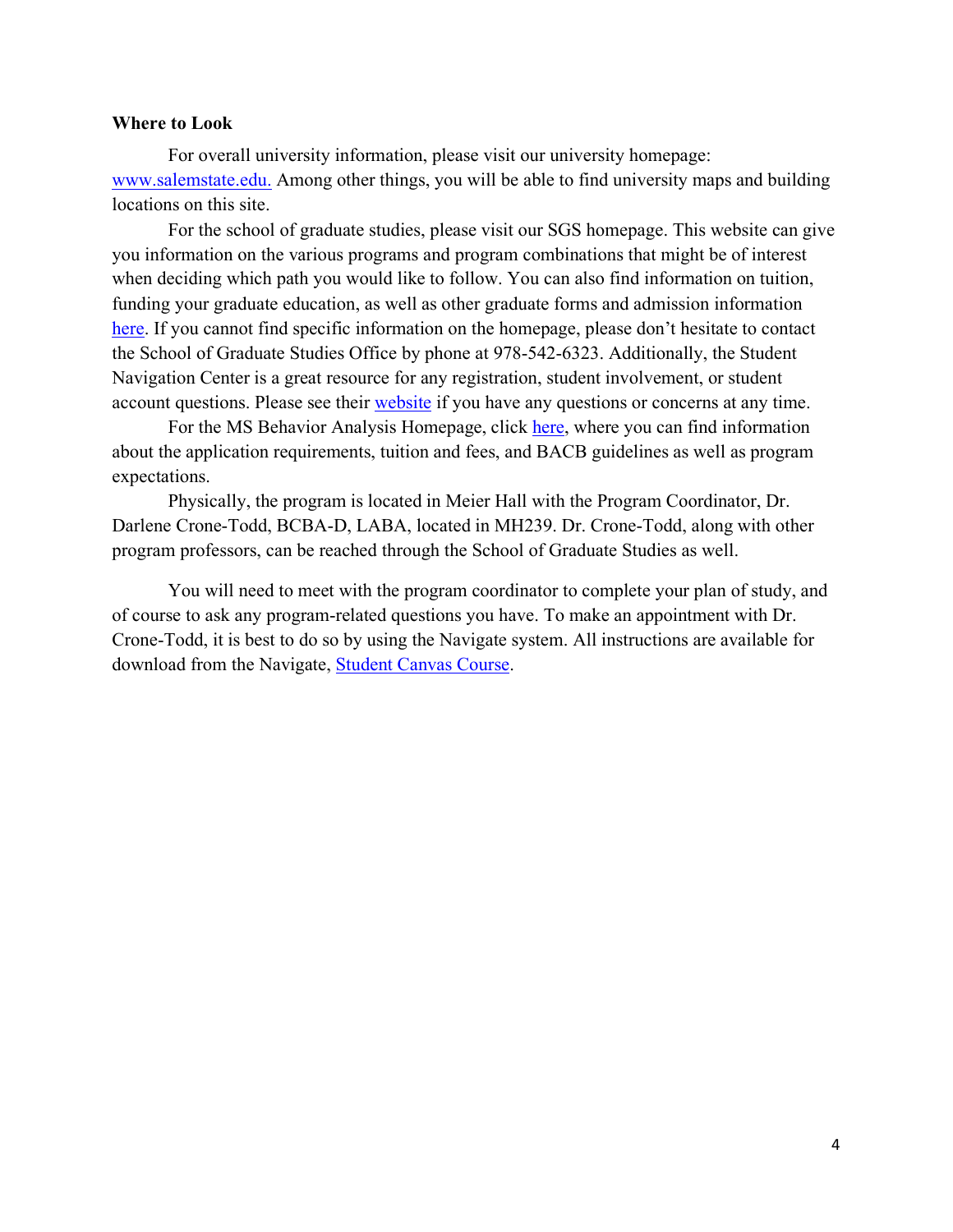#### <span id="page-4-0"></span>**Course Attendance and Modalities**

As a master's level student, you are expected to act with a high degree of professional and ethical behavior. Part of that responsibility involves showing up for class, completing your assignments on time, and otherwise working toward becoming a professional with growing expertise in the field of behavior analysis. As such, you are expected to not only know which courses you are taking, but to have read the course descriptions and syllabi. You will also need to know what the expectations are for your course meeting times and modalities. Remember, each course might be different, so be sure to read the description when registering, and reach out to the professor teaching the course if you have any questions. Typically, you are expected to attend all classes, and not missing more than one class (if hybrid) or two if face-to-face.

Normally the program provides all of its courses in face-to-face or hybrid modalities. We do not offer a fully online version. However, during the Coronavirus (COVID-19) pandemic, all courses were temporarily taught online. We have now been migrating back to a mix of in person and hybrid courses as COVID restrictions and space allow. What does that mean? You will want to check how your course is being taught so that you can prepare for the teaching mode. Here are some important terms and descriptions to help you navigate the course modes. Be sure to check your course syllabus and discuss the mode and expectations with your course professor.

- **Synchronous** courses require that all students "meet" for a regular class online using Zoom or similar.
- *Asynchronous* modes of teaching are fully online without a required class meeting. (None of our courses are fully asynchronous)
- **Hybrid courses** use a combination of face-to-face weekly meetings, and either weekly synchronous meetings or asynchronous assignments.
- **Hy-Flex courses** are available based on the availability of classroom space and equipment. These courses are typically in person, but there is an option to have some restricted number of students attend through Zoom. We do not expect to have this option available in Spring 2022, as we anticipate being back on campus by then.
- **Blended courses** use a combination of both synchronous and asynchronous modes. This is similar to a "hybrid" course, with the typical "in-class meeting" now being held synchronously through zoom or similar. In this mode, the typical "online" portion in a hybrid course is held asynchronously. We do not expect to have any of these course modes as of Spring 2022.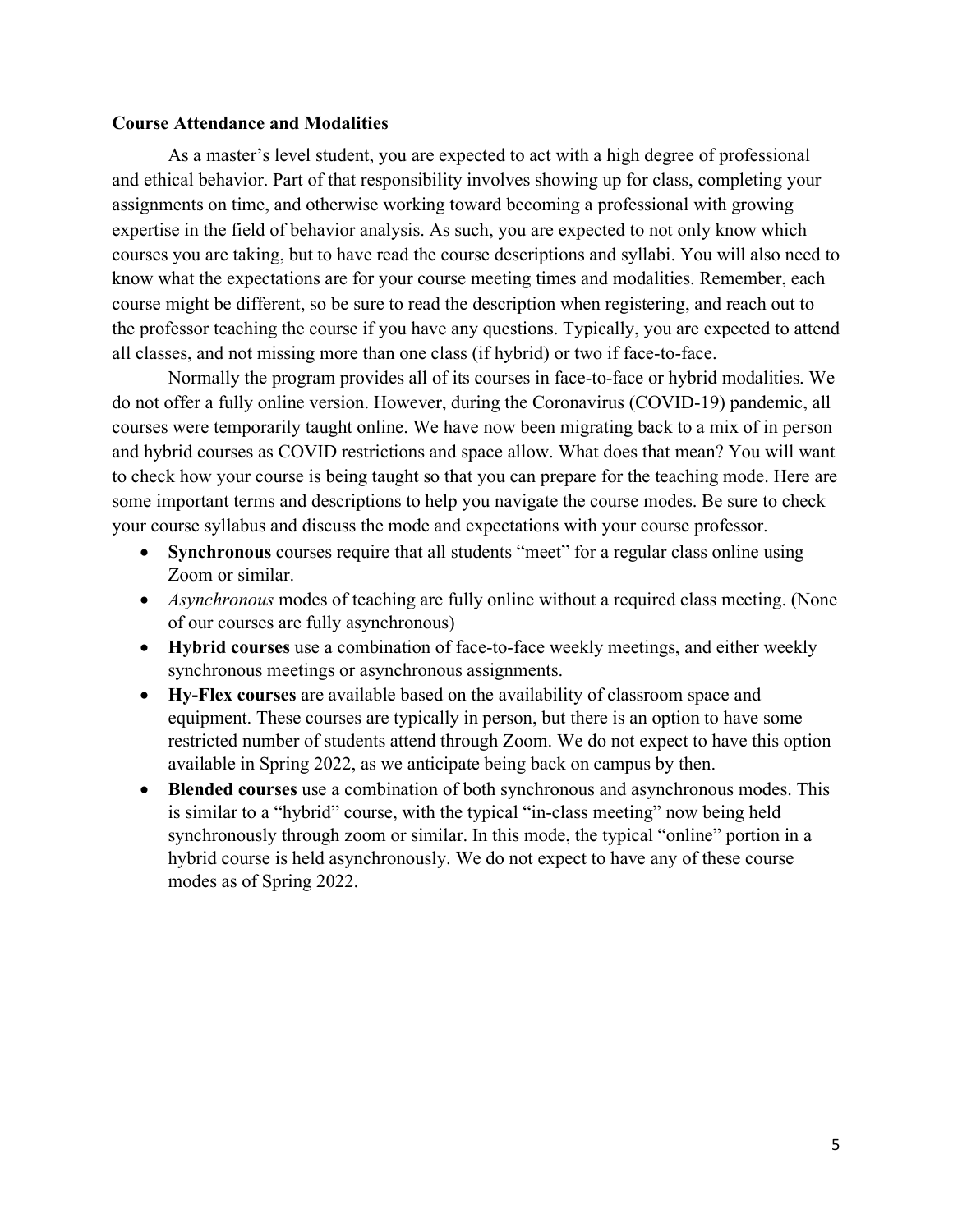# <span id="page-5-0"></span>**Faculty (in alphabetical order)**

# **Carlos Aparicio:** *[Full time Faculty](https://directory.salemstate.edu/profile/carlos.aparicio)*

Dr. Aparicio completed his Ph.D. in (1992) at the University of New Hampshire in the Experimental Analysis of Behavior. Since then he has been serving as an associate and full professor at multiple universities including University of Mississippi (1992-95), University of Guadalajara (1998-2007), University of North Carolina Wilmington (2007-2009), George Mason University (2010), and Savannah State University (2010-13). In addition, he was the Head of Research at The Aurora School at the Arc of Loudoun. He came to Salem State as an associate professor in 2013 and in 2016 was promoted to full professor in the Department of Psychology, where he is responsible of the Laboratory for the Experimental Analysis of Behavior in nonhuman animals.

#### Email: [caparicio@salemstate.edu](mailto:caparicio@salemstate.edu)

# **Darlene Crone-Todd:** *[Chairperson and Coordinator](https://directory.salemstate.edu/profile/darlene.cronetodd)*

Dr. Crone-Todd completed her Ph.D. in Experimental Psychology at the University of Manitoba, Canada. She also completed her post-doc at the Johns Hopkins University School of Medicine in Behavior Pharmacology in 2003. Her current research interests include human choice behavior, computer-mediated learning environments, creative and higher-order thinking, and gradual change procedures. Ongoing projects involve behavioral interventions related to wellness, and to facilitating student success.

# Email: [dcronetodd@salemstate.edu](mailto:dcronetodd@salemstate.edu)

# **Rebecca Imming:** *[Visiting Instructor](https://directory.salemstate.edu/profile/rebecca.imming)*

Visiting instructor Imming holds a Master of Social Work degree from Salem State University as well as a Graduate Certificate in Applied Behavior Analysis from Endicott College. Rebecca has served as a field instructor for Antioch University, Cambridge College, William James College, and Salem State University, and serves on the Northeast Regional Council in the Massachusetts Association of Social Workers. She also delivers professional development training in schools to teachers and specialists as well as ACE training events to fellow BCBAs. Instructor Imming holds several licenses including her BCBA, LABA, LICSW and school teaching certificates as a school social worker and director/ manager. Her professional interests center around children and adolescents with various social, emotional, cognitive, and behavioral needs. She is particularly interested in the application of Applied Behavior Analysis to nontraditional populations such as those with typical development but other mental health issues. She is also interested in cross-disciplinary collaboration and maximizing the effectiveness of consultation, training, and supervision.

#### Email: [rimming@salemstate.edu](mailto:rimming@salemstate.edu)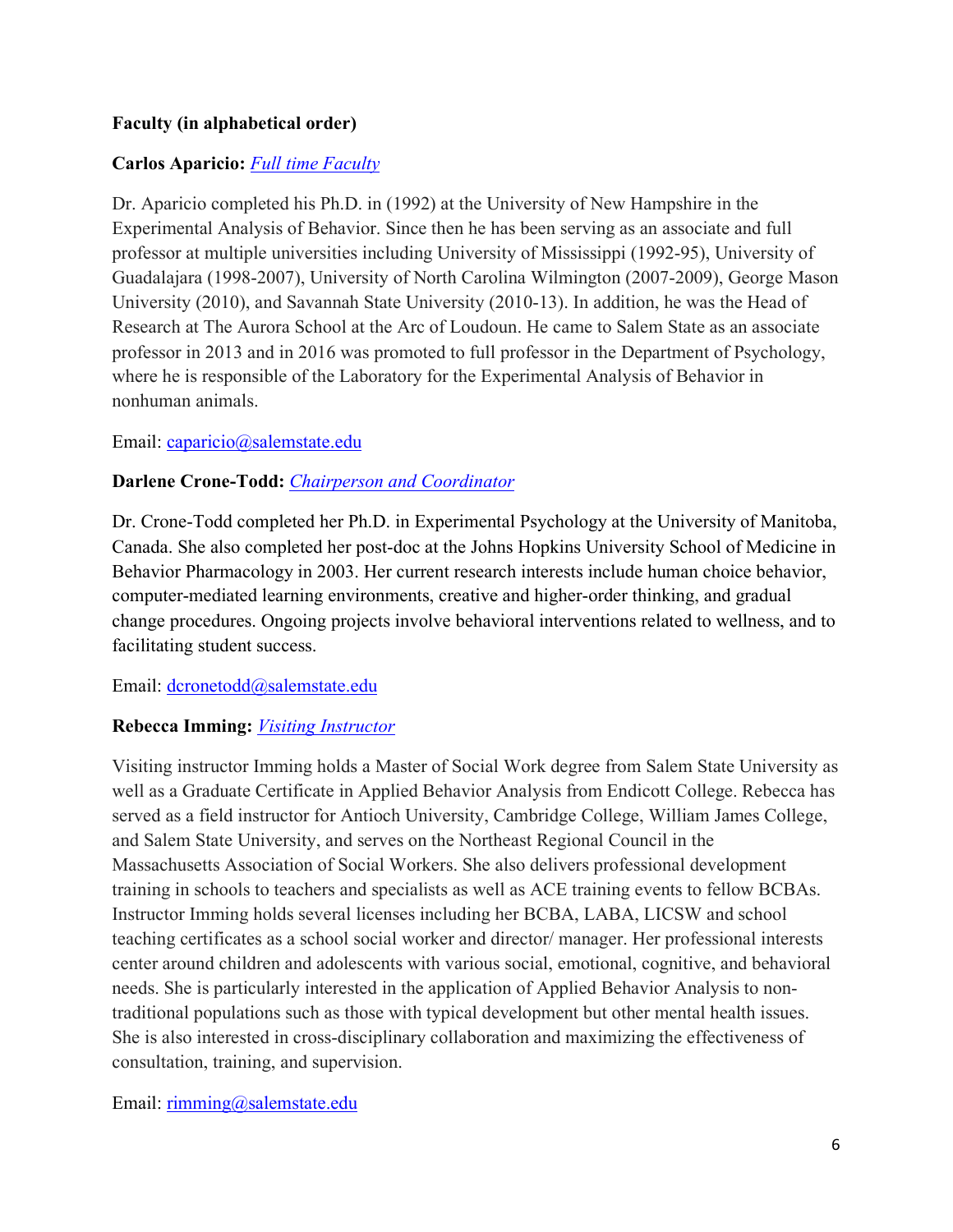# **Kenneth Jacobs:** *[Assistant Professor](https://directory.salemstate.edu/profile/kenneth.jacobs)*

Kenneth Jacobs earned his doctorate in psychology at the University of Nevada, Reno (2018). Dr. Jacobs was trained in the theory, philosophy, and experimental analysis of human behavior. As a Board-Certified Behavior Analyst - Doctoral (2019), he has applied the principles of learning and behavior in various settings. Dr. Jacobs has also taught the principles of learning and behavior as a behavioral consultant and instructor at the University of Nevada, Reno and Santa Clara University. In addition to consulting and teaching, Dr. Jacobs is a translational researcher and current editor of the [ABAI Behavior Science Blog](https://science.abainternational.org/) called *Under the Dome*, where he writes about the practical implications of behavior science in our contemporary society

# Email: [kenneth.jacobs@salemstate.edu](mailto:kenneth.jacobs@salemstate.edu)

# **Samantha Lapointe:** *[Visiting Instructor](https://directory.salemstate.edu/profile/samantha.lapointe)*

Visiting instructor Lapointe completed her Master of Science in Behavior Analysis at Simmons College in Boston. She is currently pursuing her PhD in Behavior Analysis at Simmons University (formerly Simmons College) under the advisement of Dr. Philip Chase. During her career she has worked in private schools for children with autism and developmental disabilities, public schools, and private home/clinic-based organizations.

Email: [slapointe@salemstate.edu](mailto:slapointe@salemstate.edu)

# **Patrice Miller:** *[Professor](https://directory.salemstate.edu/profile/patrice.miller)*

Professor Miller attended Swarthmore College (1968-1970) and obtained her B.A. in Psychology, cum laude, from New York University in 1972. She obtained her Ed.M. in 1979 and her Ed.D. in 1988 from Human Development and Psychology at the Harvard Graduate School of Education. Since 1993, she has been at the Department of Psychology, Salem State University, where she now is a Full Professor. Since 1994, she has also been a Research Associate in the Department of Psychiatry, Harvard Medical School, and between 1998-??? she served as the Coordinator of the M.S. Program in Counseling & Psychological Services at Salem State University. Dr. Miller has broad interests in developmental psychology. One long-standing interest has been in the social and emotional development of children, and the influence of early experiences, parenting, socioeconomic background and culture on development. Along with collaborators, Dr. Miller also works on applying the Model of Hierarchical Complexity, a model that explains stages of development, to the success of graduate students, to understanding how smart different animals are, and to other interesting problems.

Email: [pmiller@salemstate.edu](mailto:pmiller@salemstate.edu)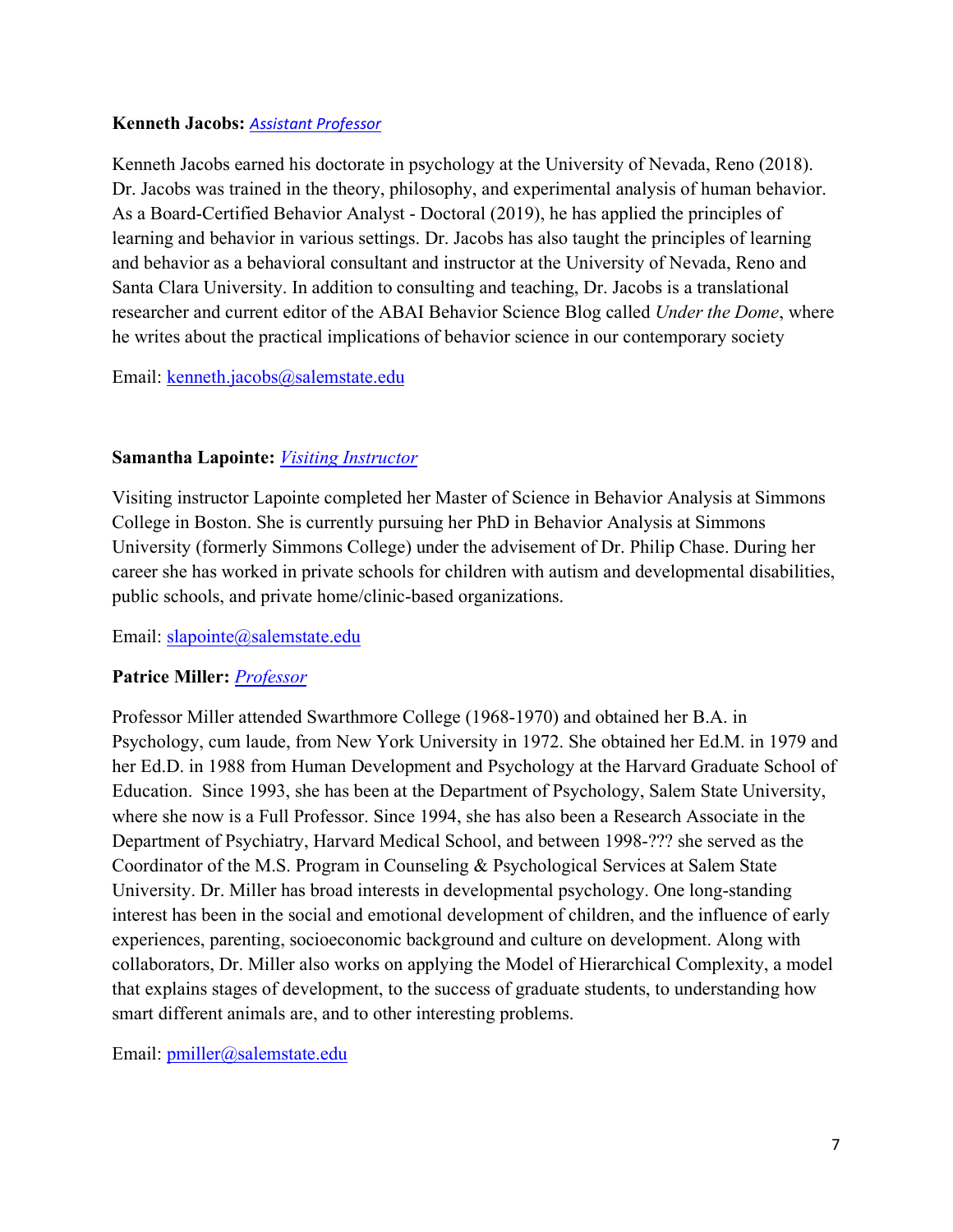# **Ryan Snyder:** *[Visiting Instructor](https://directory.salemstate.edu/profile/ryan.snyder)*

Professor Snyder has spent over 20 years working in the field of special education and applied behavior analysis, first certified by the Behavior Analysis Certification Board (BACB) in 2002 after completing his BACB approved course work through UMass Boston. Professor Snyder has worked as an aide, classroom teacher, principal, as well as a consultant across a wide variety settings and populations and currently holds the position of Director of Behavioral Services for SEEM Collaborative. He has delivered over 100 presentations to a wide variety of audiences focusing on the use of Behavior Analysis to achieve meaningful results for individuals with intellectual and/or behavioral needs. Profession Snyder currently teaches ABA 1, ABA 2, Ethics, and Exam Preparation I at Salem State University.

Email: [rsnyder@salemstate.edu](mailto:rsnyder@salemstate.edu)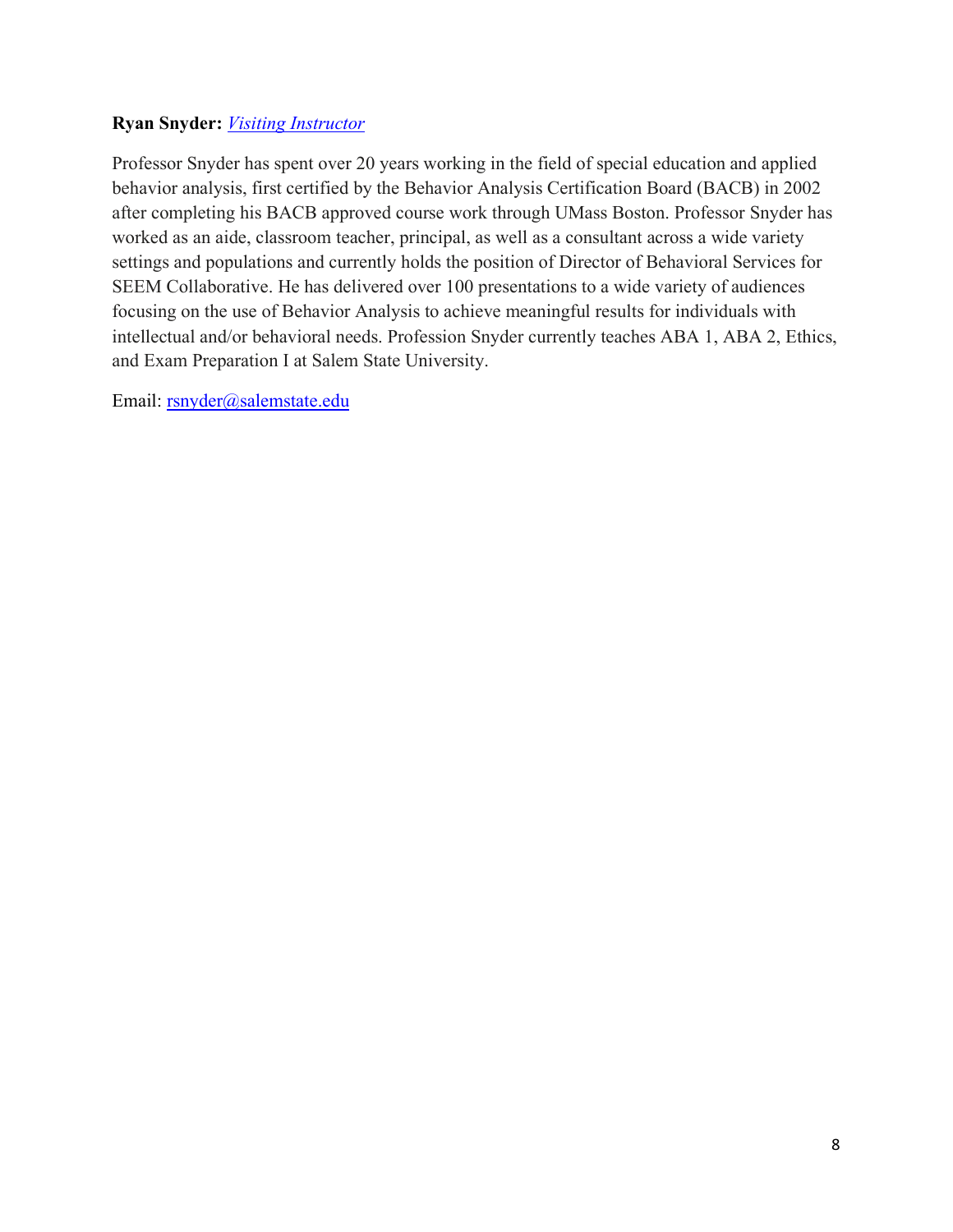#### <span id="page-8-0"></span>**Academic Integrity**

At Salem State University, and particularly in the graduate program, we assume that students come to the University with serious educational intent and are expected to be mature, responsible individuals who will exhibit high standards of honesty and personal conduct in their academic life. All members of the Salem State University academic community have a responsibility to ensure that scholastic honesty and academic integrity are safeguarded and maintained. Cheating and plagiarism are unfair, demoralizing, and demeaning to all of us. Cheating, plagiarism, and collusion in dishonest activities are serious acts that erode the University's educational role and cheapen and diminish the learning experience not only for the perpetrators, but also for the entire community. It is expected that Salem State University students will understand and subscribe to the ideal of academic integrity and that they will be willing to bear individual responsibility for their work. Materials (written or otherwise) submitted to fulfill academic requirements must represent a student's own efforts. Policy and Regulations can be found in the [University Catalog](https://catalog.salemstate.edu/content.php?catoid=41&navoid=10081) and on the University website. The formal regulations are extensive and detailed - familiarize yourself with them if you have not previously done so. If you are unsure ask your professors, and the [writing center](https://www.salemstate.edu/academics/college-arts-and-sciences/english/mary-g-walsh-writing-center) are valuable resources to help you with any questions.

#### **Academic Honesty**

You will be held to the highest standards of academic honesty. Specifically, cheating on examinations will not be tolerated. On out-of-class projects, you must complete all work on your own, unless instructed to work in groups by the instructor. Any suspected violations of these academic standards will be subject to the academic integrity policies. Typically, violations of academic honesty in most courses will result in a grade of "F" which will also result in expulsion from the program.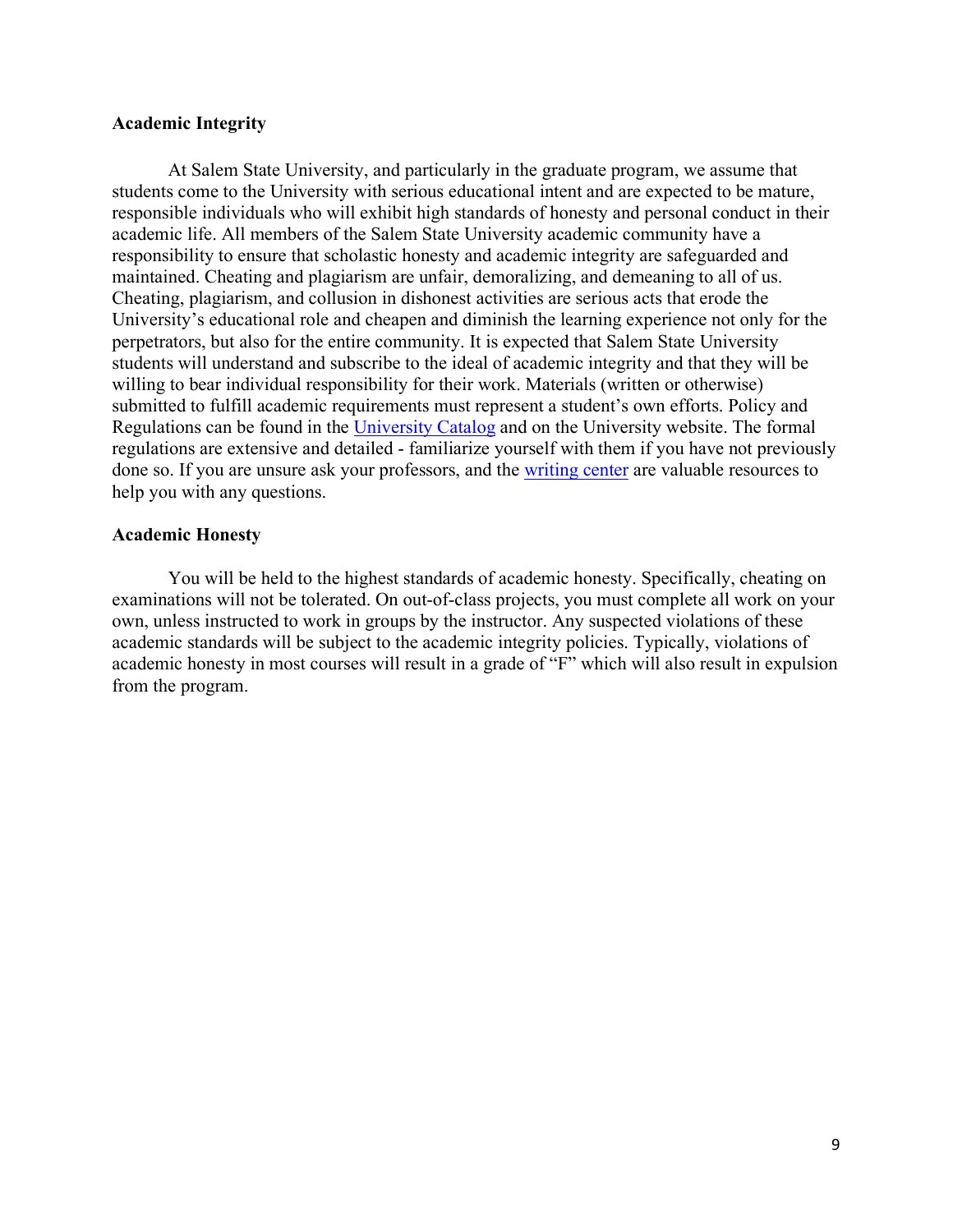#### <span id="page-9-0"></span>**Disability Services: Responsibilities and Rights**

Salem State University is committed to providing students with disabilities with an experience at the University which assures them equal access to all programs and facilities of the University. We make all reasonable accommodations for their disabilities and provides them with maximum independence and the full range of participation.

All students with disabilities should identify themselves and provide requested and appropriate written documentation to the Office for Students with Disabilities [OSD], 978-542- 6217 as soon as possible after acceptance to assure accommodation of their disability and smooth coordination of available services. No otherwise qualified person may be excluded or denied any program, course of study or any other offering of the University, solely on the basis of disability.

Office for Students with Disabilities, Meier Hall Room 102, North Campus **Email:** osd@salemstate.edu; **Phone:** 978-542-6217; **TTY:** 978-542-7146; **Fax:** 978-542-2064. **Please note that it is imperative that if you have a disability of the sort identified above that you are responsible for making arrangements with OSD. Individual instructors cannot ethically provide accommodations for students with disabilities without documentation from the OSD. Their office is bound to keep your information confidential and will only contact the professors you ask them to contact.** 

Salem State University has established specific internal complaint procedures to help resolve claims and complaints of discrimination, discriminatory harassment, and retaliation in its programs and on its campus. These procedures will also specifically address claims and complaints of failure to accommodate or to provide appropriate auxiliary aids and academic adjustments for a person with disabilities as prescribed by the Americans with Disabilities Act (ADA), the Rehabilitation Act, and Massachusetts General Laws Chapters 151B and 151C. The Discrimination Complaint Procedures serve as a system of review and resolution for both informal claims and formal complaints of disability discrimination. Any applicant for employment or admission, or any member of the University Community who believes that he or she has been a victim of disability discrimination may initiate an informal claim or formal complaint as outlined in the Discrimination Complaint Procedures. Further advice or information may be obtained by contacting the Assistant Vice President of Human Resources & Equal Opportunity or the Associate Director of Human Resources & Equal Opportunity. (Found in [Policies for reasonable accommodations for persons with disabilities\)](https://records.salemstate.edu/sites/records/files/policies/Policies%20for%20Reasonable%20Accomodations%20for%20Persons%20with%20Disabilities.pdf)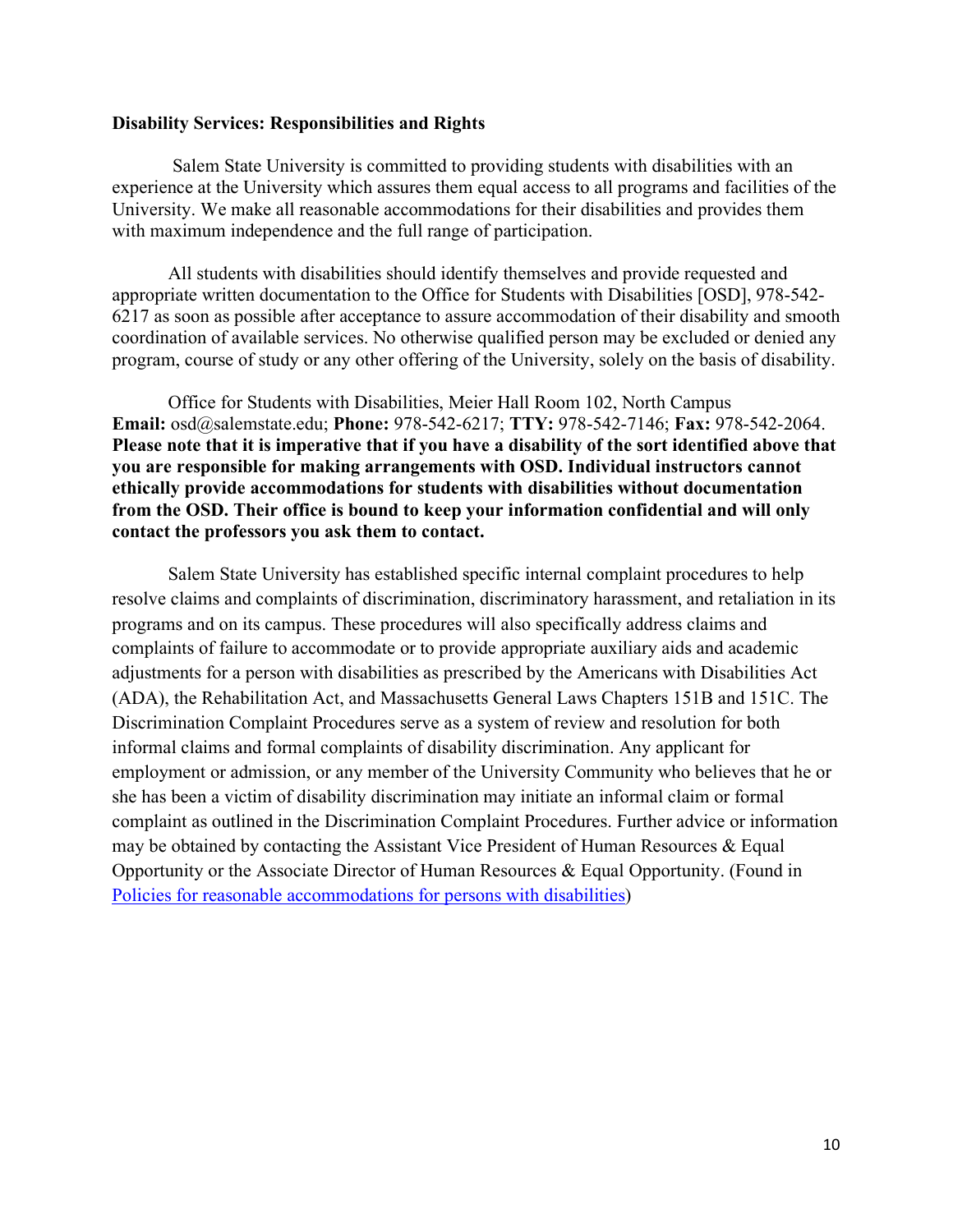#### <span id="page-10-0"></span>**Diversity and Inclusion**

We value, and emphasize, multicultural and intercultural competency. We believe that representation of different cultures and backgrounds is important for our program. We value students from diverse ethnic and socioeconomic backgrounds and try to create fewer systemic barriers to graduate school. When considering applicants to the program, we consider the complete application package: GPA, courses and experience related to the program, letters of recommendation, a strong personal statement connecting to the program, and test scores. The diverse nature of the program applicants, coupled with opportunities to explore research, practical experience, or special topics in the discipline will bring students into contact with new experience, contacts, and cultures. It is through this unique set of experiences that we anticipate students will be better prepared to live and work in a pluralistic society.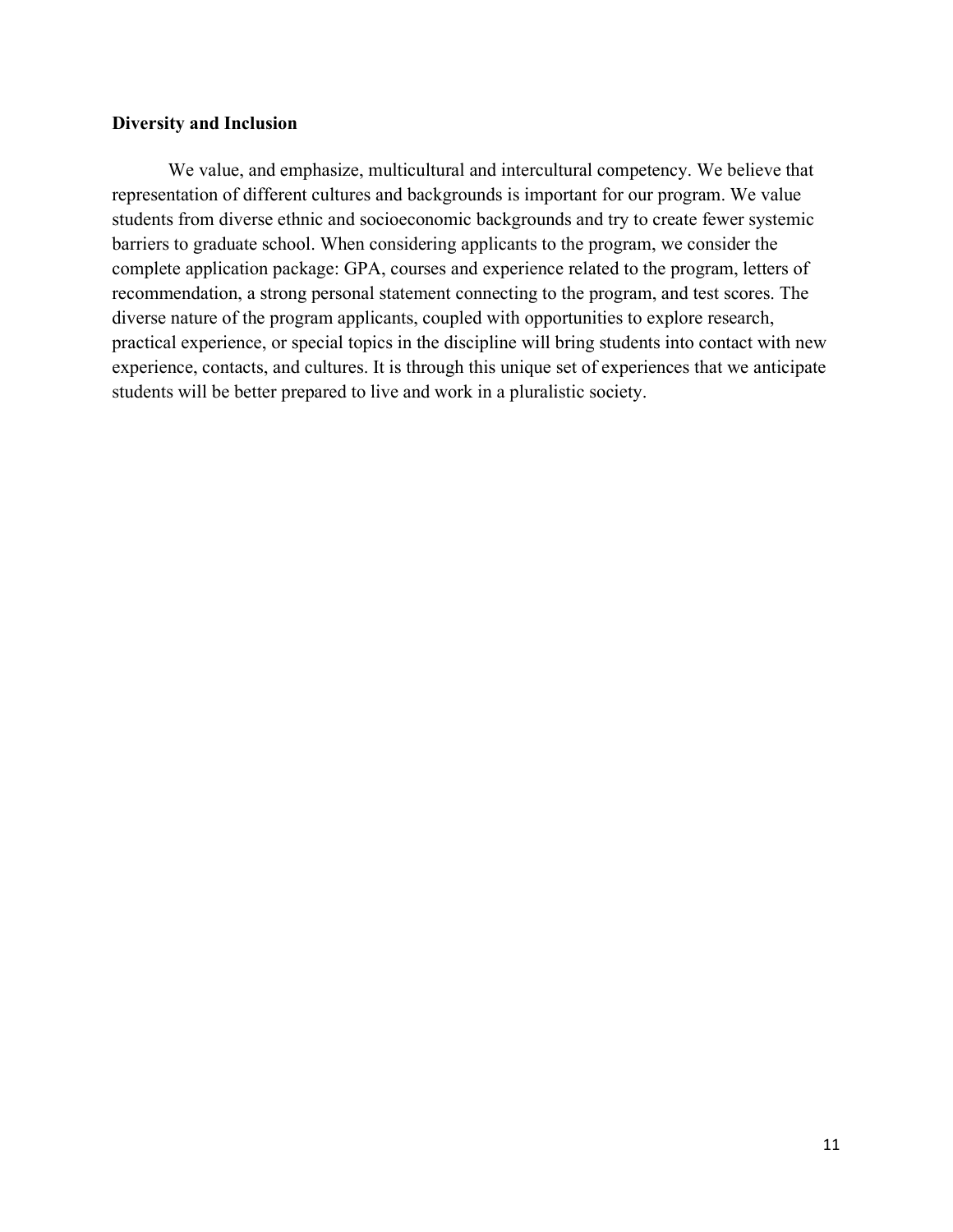#### <span id="page-11-0"></span>**Program of Study**

#### *Plan of Study, Satisfactory Progress, and Course Layout Information*

*Plan of Study.* Once matriculated you will develop your plan of study in consultation with the program coordinator in order to best suit your goals within the program. Your plan of study is intended to be a guide for completing program requirements during your time in the program up until graduation but can be revised in consultation with program coordinator. However, failure to complete a plan of study will result in being ineligible to graduate and to take any further classes in the program. Please contact the School of Graduate Studies to set up a meeting with the program coordinator regarding your plan of study.

*Satisfactory Progress.* The School of Graduate Studies requires that all students must earn a GPA of at least 3.0 in order to graduate. Further, the MS Behavior Analysis program requires that all students must earn a "B or better" in all courses in order to satisfactorily progress. Any student who earns less than a "B or B-", will be able to petition to retake the course, with a clear explanation of what the factors were that led to them earning the failing grade of less than a B, and what they will do differently if the petition to retake the course is approved. Up to one course can be petitioned in this manner; earning a grade lower than a B in two or more courses will result in dismissal from the program.

*Course Layout for the Verified Course Sequence.* Salem State's MS Behavior Analysis Program courses have been designed to include a subset of course (21 credits) that are designed to meet the educational content criteria needed to meet the requirements for the [BCBA 5th](https://www.bacb.com/bcba-bcaba-task-list/)  [edition task lists .](https://www.bacb.com/bcba-bcaba-task-list/) The tables below provide the breakdown of hours required and how they are covered throughout the Verified Course Sequence (VCS) that corresponds to the BACB  $5<sup>th</sup>$ Edition Task List. This VCS is a large component of the overall MS program.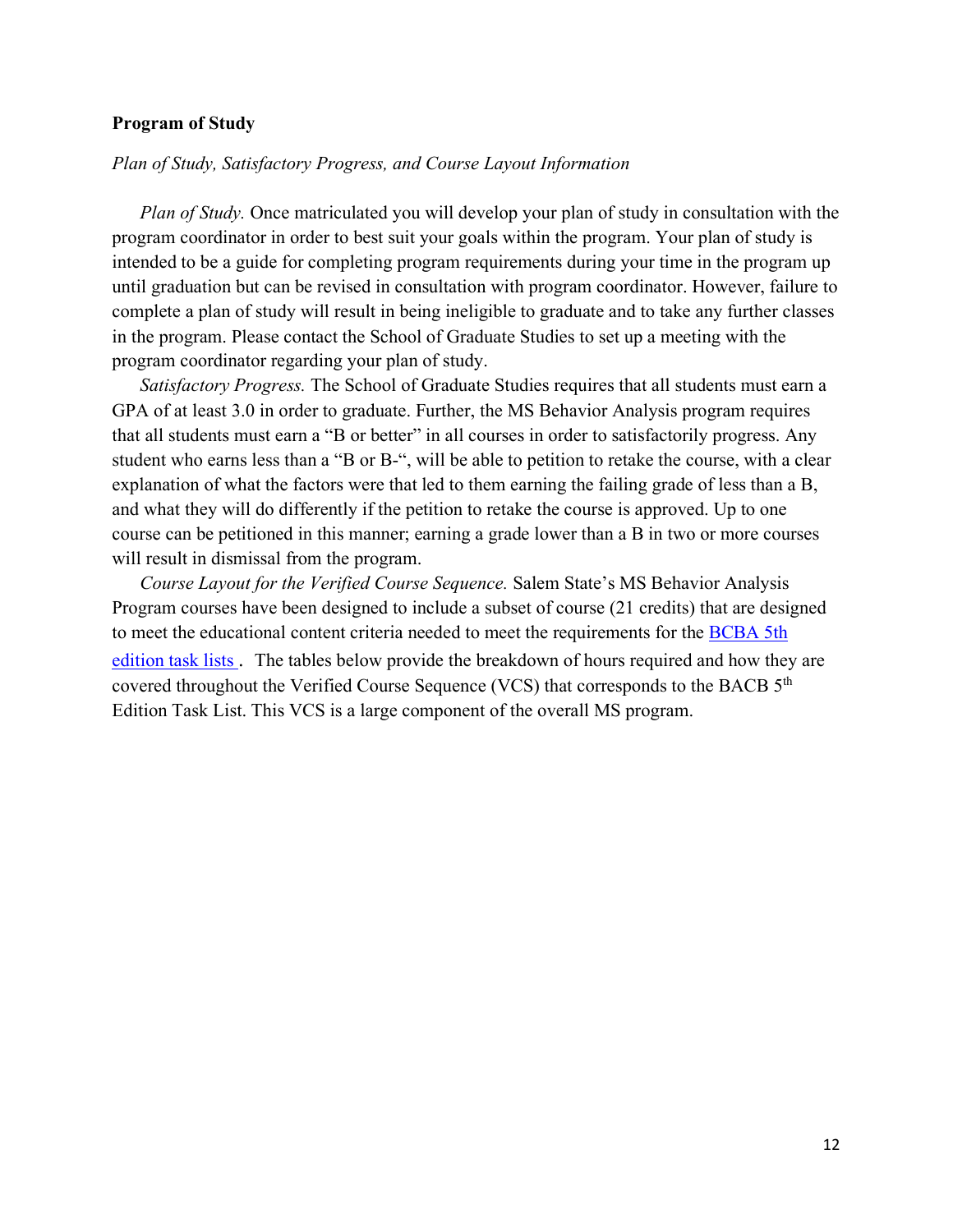# <span id="page-12-0"></span>*Course Layout for the Verified Course Sequence*

| <b>Content Areas</b><br>and course | <b>BACB</b><br>compliance code<br>and Disciplinary<br>Systems;<br>Professionalism | Philosophical<br><b>Underpinnings</b> | <b>Concepts</b><br>and<br>principles | <b>Measurements;</b><br><b>Data Display and</b><br>Interpretation;<br><b>Experimental</b><br><b>Design</b> | <b>Behavior</b><br>assessment | <b>Behavior-</b><br>Change<br><b>Procedures;</b><br><b>Selecting and</b><br><b>Implementing</b><br><b>Interventions</b> | <b>Personnel Supervision</b><br>and Management |
|------------------------------------|-----------------------------------------------------------------------------------|---------------------------------------|--------------------------------------|------------------------------------------------------------------------------------------------------------|-------------------------------|-------------------------------------------------------------------------------------------------------------------------|------------------------------------------------|
| <b>BCBA</b>                        |                                                                                   |                                       |                                      |                                                                                                            |                               |                                                                                                                         |                                                |
| Reference                          |                                                                                   |                                       |                                      |                                                                                                            |                               |                                                                                                                         |                                                |
| <b>Credit Hours</b>                | 45                                                                                | 45                                    | 45                                   | 45                                                                                                         | 45                            | 60                                                                                                                      | 30                                             |
| <b>PSY 715</b>                     |                                                                                   |                                       |                                      |                                                                                                            |                               |                                                                                                                         |                                                |
| Behavioral                         |                                                                                   |                                       |                                      |                                                                                                            |                               |                                                                                                                         |                                                |
| Principles of                      |                                                                                   |                                       |                                      |                                                                                                            |                               |                                                                                                                         |                                                |
| learning                           |                                                                                   | 45                                    |                                      |                                                                                                            |                               |                                                                                                                         |                                                |
| <b>PSY 725 ABA I</b>               |                                                                                   |                                       | 45                                   |                                                                                                            |                               |                                                                                                                         |                                                |
| PSY 726 ABA II                     |                                                                                   |                                       |                                      |                                                                                                            |                               |                                                                                                                         |                                                |
| <b>PSY 825</b>                     |                                                                                   |                                       |                                      |                                                                                                            |                               |                                                                                                                         |                                                |
| Behavioral                         |                                                                                   |                                       |                                      |                                                                                                            |                               |                                                                                                                         |                                                |
| Assessment                         |                                                                                   |                                       |                                      |                                                                                                            | 45                            | 45                                                                                                                      |                                                |
| PSY 830 Small                      |                                                                                   |                                       |                                      |                                                                                                            |                               |                                                                                                                         |                                                |
| N Research                         |                                                                                   |                                       |                                      |                                                                                                            |                               |                                                                                                                         |                                                |
| Design and                         |                                                                                   |                                       |                                      |                                                                                                            |                               |                                                                                                                         |                                                |
| Analysis                           |                                                                                   |                                       |                                      | 45                                                                                                         |                               |                                                                                                                         |                                                |
| PSY 840 Legal                      |                                                                                   |                                       |                                      |                                                                                                            |                               |                                                                                                                         |                                                |
| <b>Ethical and</b><br>Professional |                                                                                   |                                       |                                      |                                                                                                            |                               |                                                                                                                         |                                                |
| <b>Issues in ABA</b>               | 45                                                                                |                                       |                                      |                                                                                                            |                               |                                                                                                                         |                                                |
| <b>PSY 845</b>                     |                                                                                   |                                       |                                      |                                                                                                            |                               |                                                                                                                         |                                                |
| Organizational                     |                                                                                   |                                       |                                      |                                                                                                            |                               |                                                                                                                         |                                                |
| Behavior and                       |                                                                                   |                                       |                                      |                                                                                                            |                               |                                                                                                                         |                                                |
| Supervision in                     |                                                                                   |                                       |                                      |                                                                                                            |                               |                                                                                                                         |                                                |
| <b>Behavior</b>                    |                                                                                   |                                       |                                      |                                                                                                            |                               |                                                                                                                         |                                                |
| Analysis                           |                                                                                   |                                       |                                      |                                                                                                            |                               | 15                                                                                                                      | 30                                             |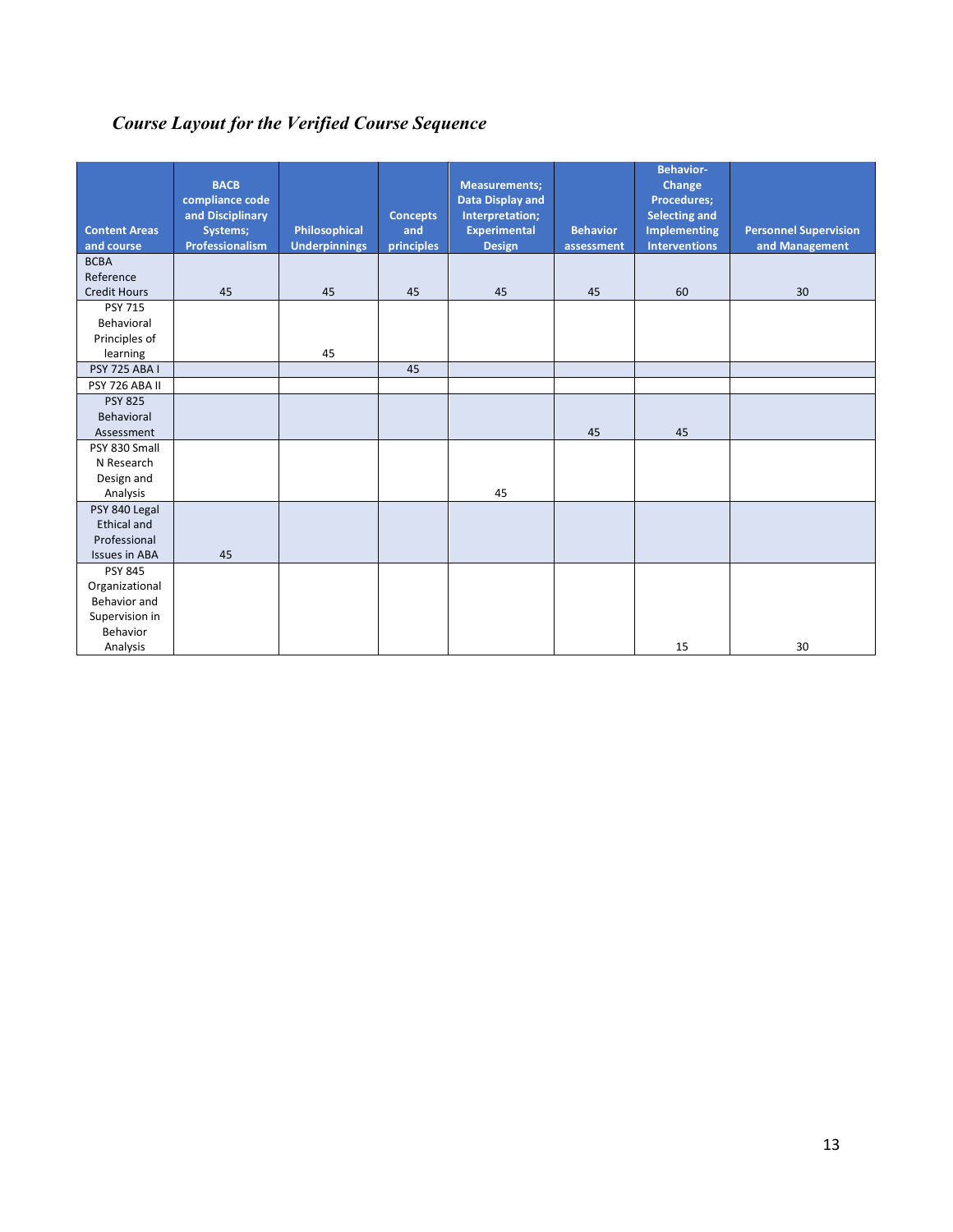#### <span id="page-13-0"></span>**Plan of Study Requirements:**

#### *These are the required (core) courses all students must complete (total number of courses required = 12)*

- PSY 715 [Behavioral Principles of Learning](https://catalog.salemstate.edu/preview_program.php?catoid=46&poid=5821&returnto=11825) \*
- PSY 725 [Applied Behavior Analysis I](https://catalog.salemstate.edu/preview_program.php?catoid=46&poid=5821&returnto=11825) \*
- PSY 726 [Applied Behavior Analysis II](https://catalog.salemstate.edu/preview_program.php?catoid=46&poid=5821&returnto=11825)<sup>\*</sup>
- PSY 727 [Exam Preparation in Behavior Analysis](https://catalog.salemstate.edu/preview_program.php?catoid=46&poid=5821&returnto=11825)
- PSY 817 [Experimental Analysis of Behavior](https://catalog.salemstate.edu/preview_program.php?catoid=46&poid=5821&returnto=11825)
- PSY 825 [Behavioral Assessment](https://catalog.salemstate.edu/preview_program.php?catoid=46&poid=5821&returnto=11825) \*
- PSY 830 [Small N Research Design & Analysis](https://catalog.salemstate.edu/preview_program.php?catoid=46&poid=5821&returnto=11825) \*
- PSY 840 [Legal, Ethical, and Professional Issues in Applied Behavioral Analysis](https://catalog.salemstate.edu/preview_program.php?catoid=46&poid=5821&returnto=11825) \*
- PSY 842 [Conceptual Issues in Behavior Analysis](https://catalog.salemstate.edu/preview_program.php?catoid=46&poid=5821&returnto=11825)
- PSY 845 [Organizational Behavior and Supervision in Behavior Analysis](https://catalog.salemstate.edu/preview_program.php?catoid=46&poid=5821&returnto=11825) \*

#### *In consultation with the program coordinator, students select one elective course (3 credits)*

- **PSY 997 Special Topics (PAIR Students) or**
- [PSY 875 Directed Study \(Thesis Students\)](https://catalog.salemstate.edu/preview_program.php?catoid=46&poid=5821&returnto=11825)

# *All students much choose a capstone requirement. This choice will be entered on your plan of study, and you should consult with the faculty regarding expectations for your capstone.*

- **Option A:** Thesis I and Thesis II (PSY 899 and PSY 999) \*\* **or**
- **Option B:** [PAIR I and PAIR II \(PSY 898 and PSY 998\)](https://catalog.salemstate.edu/preview_program.php?catoid=46&poid=5821&returnto=11825)

#### *Non-Course Experience Requirements*

All students who have as their stated goal to seek out certification or licensure in behavior analysis must complete all of their supervision hours (as specified by the BACB) before they can graduate.

All students must present their research or application project at a local, regional, national, or international conference. Thesis manuscripts are expected to be published in the Digital Commons.

Practicum and Internship courses are also available but may incur additional time and cost in the program. These courses must be set up and approved at least one semester prior to undertaking the course. If this is of interest to you, be sure to discuss it with the program coordinator.

- PSY 910 [Practicum in Applied Behavior Analysis](https://catalog.salemstate.edu/preview_program.php?catoid=46&poid=5821&returnto=11825) \*\*
- PSY 911 [Internship in Applied Behavioral Analysis I](https://catalog.salemstate.edu/preview_program.php?catoid=46&poid=5821&returnto=11825) \*\*
- PSY 912 [Internship in Applied Behavioral Analysis II](https://catalog.salemstate.edu/preview_program.php?catoid=46&poid=5821&returnto=11825) \*\*

\*Indicates Verified Course Sequence

\*\* Must be set up one semester prior to undertaking course

#### **Total Credits: 37.5**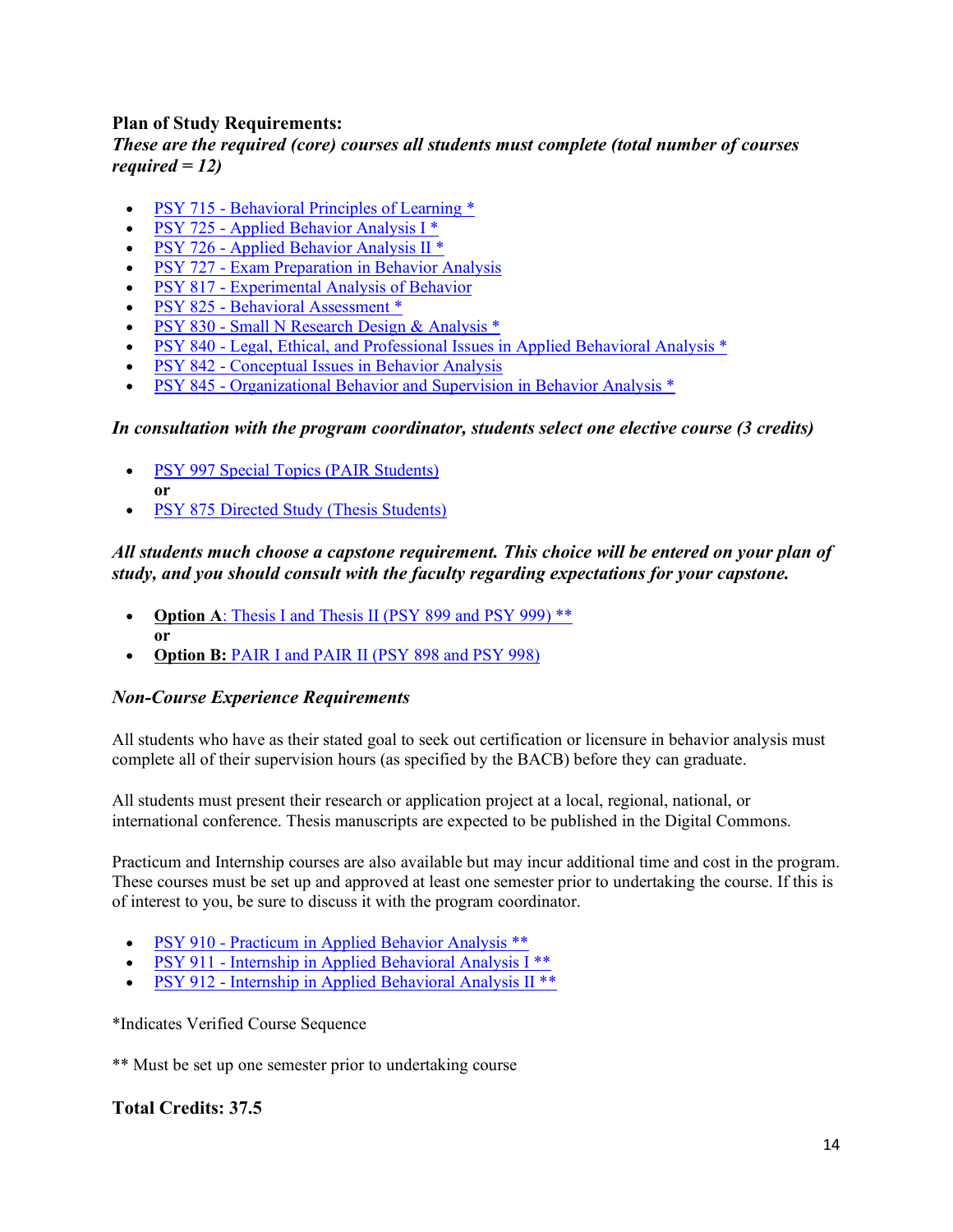# **Plan of Study with Typical Course Offering Times**

# ESalem ISSAVE

352 Lafayette Street<br>Salem, MA 01970-5353<br>978-542-6323<br>Salemstate.edu/graduate<br>graduate@salemstate.edu

| Name: (last, first, middle, former)                                                        | Master of Science in Behavior Analysis - Plan of Study                                                             |        |                | Student ID:                          |              | Check one: New   Revised<br>Semester matriculated: |              |       |  |  |
|--------------------------------------------------------------------------------------------|--------------------------------------------------------------------------------------------------------------------|--------|----------------|--------------------------------------|--------------|----------------------------------------------------|--------------|-------|--|--|
|                                                                                            |                                                                                                                    |        |                |                                      |              |                                                    |              |       |  |  |
| Mailing address: (street/number)<br>Home phone:                                            | Work phone:                                                                                                        | Apt #: |                | City:<br>SSU email: (see note below) |              | State:                                             | Zip:         |       |  |  |
|                                                                                            |                                                                                                                    |        |                |                                      |              |                                                    |              |       |  |  |
| Undergraduate degree: (college)<br>Year:<br>Major:<br>Master's degree: (college)<br>Major: |                                                                                                                    |        |                |                                      |              |                                                    |              | GPA:  |  |  |
|                                                                                            |                                                                                                                    | Year:  |                |                                      |              |                                                    | GPA.         |       |  |  |
| Conditional acceptance:                                                                    |                                                                                                                    |        |                |                                      |              | Needed                                             |              | Met   |  |  |
| Yes<br>⊟No                                                                                 | If yes, condition:                                                                                                 |        |                |                                      |              |                                                    |              |       |  |  |
| Program requirements:                                                                      |                                                                                                                    |        |                |                                      |              |                                                    |              |       |  |  |
| Course number                                                                              | Title                                                                                                              |        |                |                                      | Credit hours |                                                    | Semester     | Grade |  |  |
|                                                                                            | Required Courses - 28.5 credits                                                                                    |        |                |                                      |              |                                                    |              |       |  |  |
| <b>PSY 715</b>                                                                             | Behavioral Principles of Learning                                                                                  |        |                |                                      | з            | Every Fall                                         |              |       |  |  |
| <b>PSY 725</b>                                                                             | Applied Behavior Analysis I                                                                                        |        |                |                                      | 3            |                                                    | Every Fall   |       |  |  |
| <b>PSY 726</b>                                                                             | Applied Behavior Analysis II                                                                                       |        |                |                                      | 3            |                                                    | Every Spring |       |  |  |
| <b>PSY 817</b>                                                                             | Seminar in Experimental Analysis of Behavior                                                                       |        |                |                                      | з            | Fall: Odd years                                    |              |       |  |  |
| <b>PSY 825</b>                                                                             | <b>Behavioral Assessment</b>                                                                                       |        |                |                                      | 3            | Every Spring                                       |              |       |  |  |
| <b>PSY 830</b>                                                                             | Small N Research Design & Analysis                                                                                 |        |                |                                      | 3            |                                                    | Every Spring |       |  |  |
| <b>PSY 840</b>                                                                             | Legal, Ethical and Professional Issues in ABA                                                                      |        |                |                                      | 3            | Every Summer                                       |              |       |  |  |
| <b>PSY 842</b>                                                                             | Conceptual Issues in Behavior Analysis                                                                             |        |                |                                      | 3            |                                                    | Fall - Even  |       |  |  |
|                                                                                            |                                                                                                                    |        |                |                                      |              | vears                                              |              |       |  |  |
| <b>PSY 845</b>                                                                             | <b>Every Spring</b>                                                                                                |        |                |                                      |              |                                                    |              |       |  |  |
| <b>PSY 727</b>                                                                             | <b>Exam Preparation Course</b>                                                                                     |        |                |                                      | 1.5          | Every Winter                                       |              |       |  |  |
|                                                                                            | Capstone Experience - 6 credits Select one of the two options below.                                               |        |                |                                      |              |                                                    |              |       |  |  |
| Option 1: Thesis                                                                           |                                                                                                                    |        |                |                                      |              |                                                    |              |       |  |  |
| PSY 899, and                                                                               | Psychology Masters Thesis I, and                                                                                   | 3<br>3 | By arrangement |                                      |              |                                                    |              |       |  |  |
| Psychology Masters Thesis II<br>PSY 999                                                    |                                                                                                                    |        |                |                                      |              | By arrangement                                     |              |       |  |  |
| Option 2: Research in Practice                                                             |                                                                                                                    |        |                |                                      |              |                                                    |              |       |  |  |
| PSY 898, and                                                                               | Practical Application in Research I, and                                                                           |        |                |                                      | 3            | Every Fall                                         |              |       |  |  |
| PSY 998                                                                                    | Practical Application in Research II                                                                               |        |                |                                      | 3            | Every Spring                                       |              |       |  |  |
|                                                                                            | Electives - 3 credits Choose one course from the list below.                                                       |        |                |                                      |              |                                                    |              |       |  |  |
| <b>PSY 875</b>                                                                             | Directed Study                                                                                                     |        |                |                                      | 3            | By arrangemt                                       |              |       |  |  |
| PSY 910                                                                                    | Practicum in Applied Behavior Analysis                                                                             |        |                |                                      | 3            | By arrangemt                                       |              |       |  |  |
| Internship in Applied Behavior Analysis I<br>PSY 911<br>з<br>By arrangemt                  |                                                                                                                    |        |                |                                      |              |                                                    |              |       |  |  |
| Internship in Applied Behavior Analysis II<br><b>PSY 912</b><br>3<br>By arrangemt          |                                                                                                                    |        |                |                                      |              |                                                    |              |       |  |  |
| <b>PSY 997</b>                                                                             | Special Topics in Behavior Analysis                                                                                |        |                |                                      | 3            |                                                    | Varies       |       |  |  |
|                                                                                            | Additional Program Requirements: Consult with program coordinator.                                                 |        |                |                                      |              |                                                    |              |       |  |  |
|                                                                                            | Check boxes to indicate the following requirements have been met:                                                  |        |                |                                      |              |                                                    |              |       |  |  |
|                                                                                            | All students with a stated goal of working as a certified or licensed behavior analyst must provide evidence of    |        |                |                                      |              |                                                    |              |       |  |  |
|                                                                                            | completed supervision hours prior to graduating, and must secure an appropriate placement/position by their second |        |                |                                      |              |                                                    |              |       |  |  |
|                                                                                            | semester in the program. If this is not applicable, check here: $\Box$                                             |        |                |                                      |              |                                                    |              |       |  |  |
|                                                                                            | Present at a local, regional, or national conference                                                               |        |                |                                      |              |                                                    |              |       |  |  |
|                                                                                            |                                                                                                                    |        |                | <b>Total Credits</b>                 | 37.5         |                                                    |              |       |  |  |
| Program coordinator notes:                                                                 |                                                                                                                    |        |                |                                      |              |                                                    |              |       |  |  |
|                                                                                            | Signatures: (student, program coordinator, graduate school dean, registrar)                                        |        |                |                                      |              |                                                    |              |       |  |  |
|                                                                                            |                                                                                                                    |        |                |                                      |              |                                                    |              |       |  |  |
| Student:                                                                                   |                                                                                                                    |        |                |                                      |              | Date:                                              |              |       |  |  |

Graduate school dean: Date: Registrar: Date:

\$\$U email note: All email correspondence to graduate students at Salem State University must go through your SSU email account. Signing this form indicates that you understand this policy and that you agree to consistently check your SSU email.

Fall 2021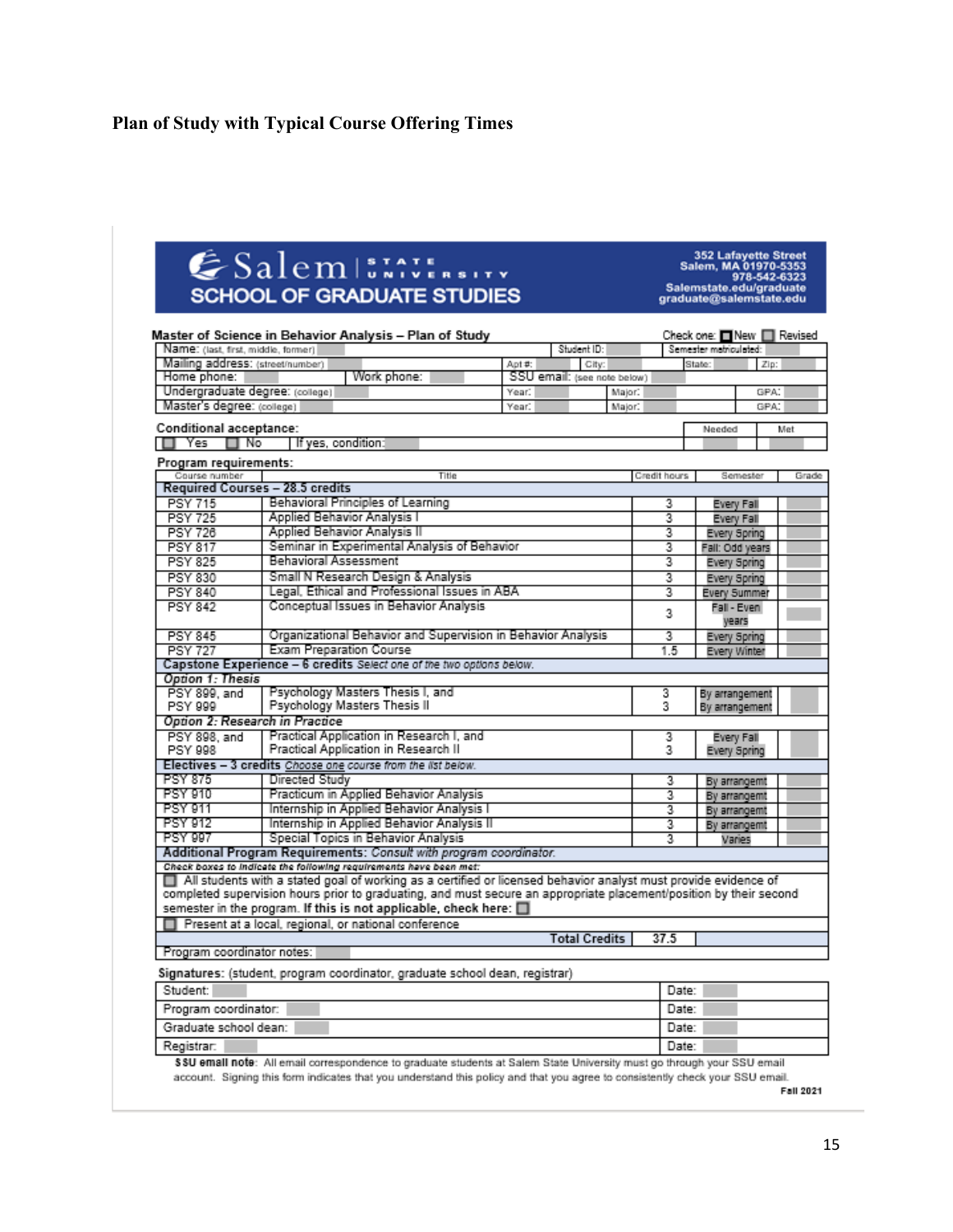# <span id="page-15-0"></span>**Course Offerings\***

# **Courses typically offered in the Fall:**

- PSY 715: Behavioral Principles of Learning
- PSY 725: Applied Behavior Analysis I
- PSY 817: Experimental Analysis of Behavior (odd numbered years)
- PSY 842: Conceptual issues in Behavior Analysis (even numbered years)
- PSY 898: Practical Application in Research I (PAIR I)

#### **Courses typically offered in winter intersession:**

PSY 727: Exam Preparation in Behavior Analysis

#### **Courses typically offered in the spring:**

#### PSY 726: ABA II

- PSY 830: Small N Research Design & Analysis
- PSY 825: Behavior Assessment
- PSY 845: Organizational Behavior and Supervision in Behavior Analysis
- PSY 998: Practical Application in Research II (PAIR II)

#### **Courses typically offered in the summer:**

PSY 997: Special Topics in Behavior Analysis

PSY 840: Legal, Ethical Professional Issues in Applied Behavior Analysis

#### **Courses Students Must Arrange One Semester Ahead of Time with a Program Professor**

- PSY 875: Directed Study
- PSY 910/911 or 912: ABA Practicum and Internship Courses
- PSY 899: Thesis I
- PSY 999: Thesis II

**\*Note that these are tentative schedules of the course offerings, which are subject to change.**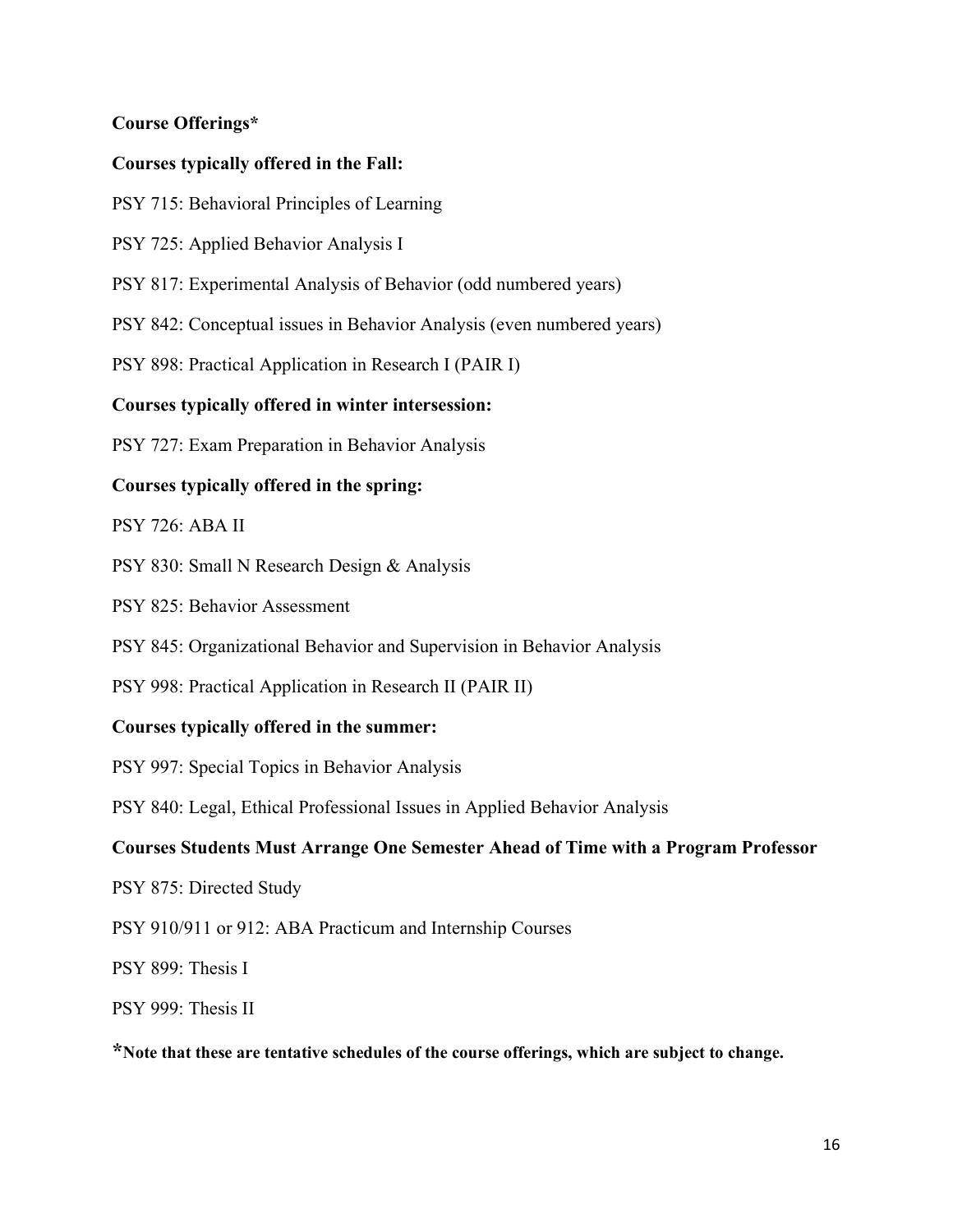# <span id="page-16-0"></span>**Course Registration information**

Registration is completed through the SSU online navigation portal, which can be found [here.](http://www.navigator.salemstate.edu/) Navigator is home to registration information, payment history and upcoming tuition payments, among many other information banks. With regard to Behavior Analysis registration information, it is important that students follow their plan of study and meet with the coordinator to discuss any changes to their individual plan.

Navigator accounts are issued by the University, upon your admittance as a student. All of these technicalities can be discussed and changed through the SSU information technology department. The Navigator Center is located at 71 Loring Avenue on Central Campus on the 2<sup>nd</sup> floor of the Classroom building. Their phone number is 978.542.8000 and their email address is [navcenter@salemstate.edu](mailto:navcenter@salemstate.edu)

# **Financial Aid and Assistantship Information**

To apply for federal student aid, complete the [Free Application for Federal Student Aid](https://fafsa.ed.gov/)  [\(FAFSA\)](https://fafsa.ed.gov/) using Salem State's federal code 002188. The FAFSA is available on October 1 at no cost to students. You will be considered for all federal aid.

**Graduate Assistantships** provide students with professional development opportunities and work experience; supports university projects.

**Research Assistantships** link a graduate student with a faculty member on a meaningful research project, which may lead to a presentation at a conference, a joint publication or other significant professional activity.

Graduate and research assistants receive several benefits in return for their time and work. They include:

- Tuition remission for fall and spring semesters (free tuition; the student is responsible for all fees). Tuition remission is considered a financial resource in any financial aid award.
- 10 hours per week or 160 hours each semester (fall and spring) at \$16.50/hour during the fall and spring semesters (excluding summer and winter sessions). Schedules are subject to agreement between graduate/research assistant and their supervisor.
- This financial help allows the student to focus on their studies instead of a full-time job.
- Hands-on professional experience in projects and/or research applying theory to practice. This is a great opportunity to increase future employment options.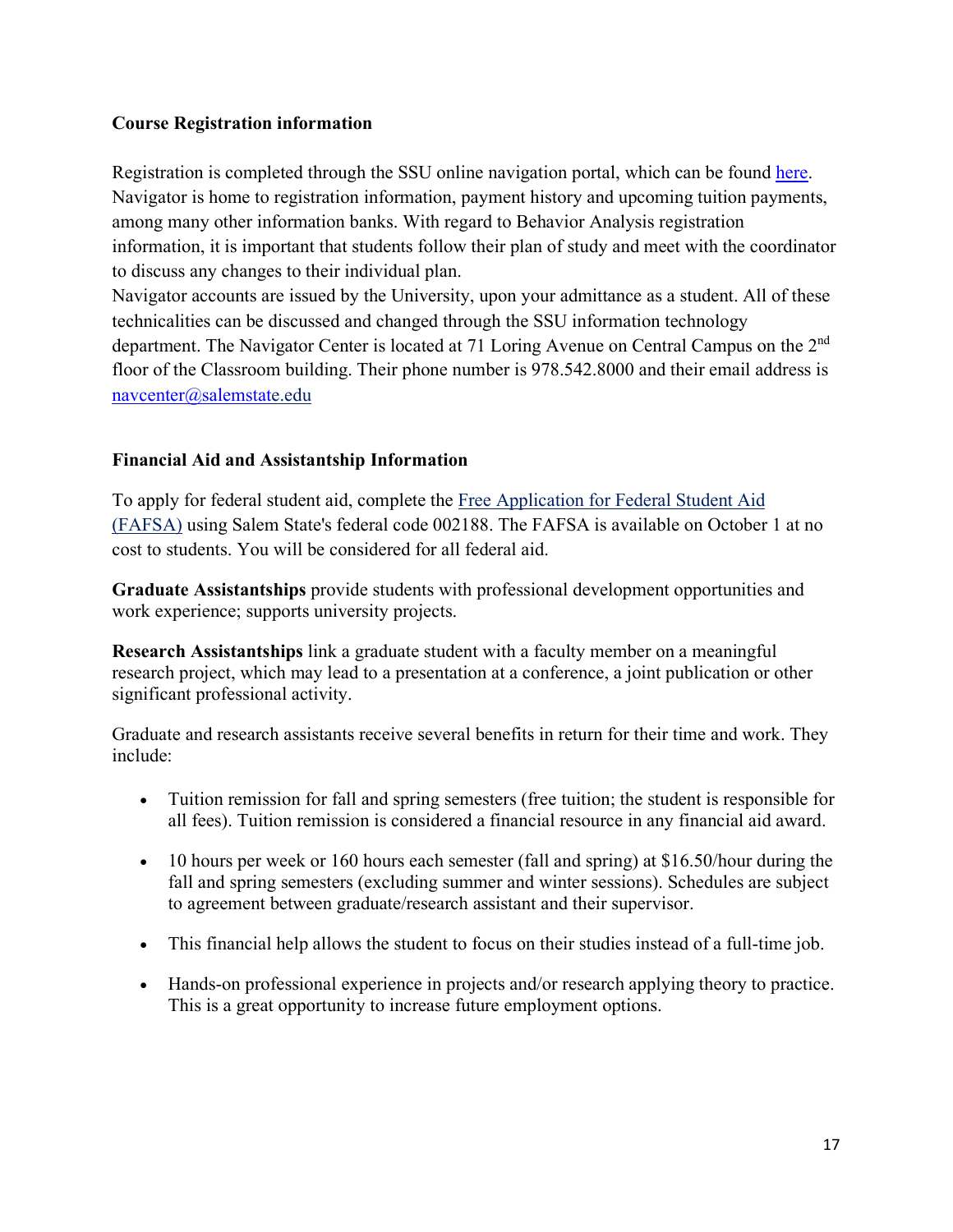#### <span id="page-17-0"></span>**Thesis and Thesis Equivalent Courses: Thesis I and II (PSY 899 and 999)**

For students on the thesis track, there is a requirement to first complete a directed study course (PSY 875). Plan to take this course in your first or second semester. (There is paperwork and faculty approval needed, so starting the semester before you plan to take the course is recommended.) During your directed study course, you complete a literature review around a selected topic that is conceptually and theoretically oriented in behavior analysis. You are also expected to meet individually with your faculty supervisor each week, and possibly attend larger lab meetings as part of the expectations. At the end of the directed study course (typically your second semester), you should have a good start to your thesis topic in consultation with your thesis supervisor and program coordinator. This is when you will identify a potential thesis committee consisting of 3-4 faculty members. In consultation with your thesis supervisor and the program coordinator, one of the faculty members can be from outside of the program or institution. You should finalize your committee members and discuss your ideas with your advisor and committee members prior for taking PSY 899.

In your final two semesters, you should plan to complete PSY 899 (Thesis I) and PSY 999 (Thesis II). During PSY 899, you will write a proposal for your thesis, and a draft IRB/IACUC proposal (if your project involves human or animal subjects). When your thesis proposal is approved by your thesis supervisor, you send it out to your committee for reading and feedback. When your committee members all agree that the draft is ready to move forward to the presentation, you set up a time at which to present the proposal. All members of the committee must agree that the proposal is passed before you can earn a grade in the course, which is pass/fail. Only one you have passed PSY 899 and the committee and program coordinator sign off on the pass result, may you then sign up for PSY 999. When completing PSY 999, you actually carry out and write up the final thesis. The process is very similar to the proposal: You work on the draft with your main supervisor, and when your supervisor approves it to go to the committee, then you send it out to the committee for feedback. When the committee gives the "go ahead," you can set up a date on which to present and defend your final thesis.

A thesis is a major undertaking, but also very rewarding. You should anticipate that faculty members may take up to 1-2 weeks to read drafts of your proposal and final thesis manuscripts. They may also require revision or edits prior to giving the "go ahead" to send to your committee or to presentation. Plan ahead in consultation with your thesis supervisor to set goals and deadlines. Students are also expected to present their work at the Salem State University Research Day, which also fulfills their requirement to present their work per the Plan of Study. Students may also choose to present at other regional or national conferences, and are definitely encouraged to discuss that with their course professor and supervisor.

All PSY 857, 899 and 999 forms can be found [here.](https://ask.salemstate.edu/kb/school-graduate-studies-forms)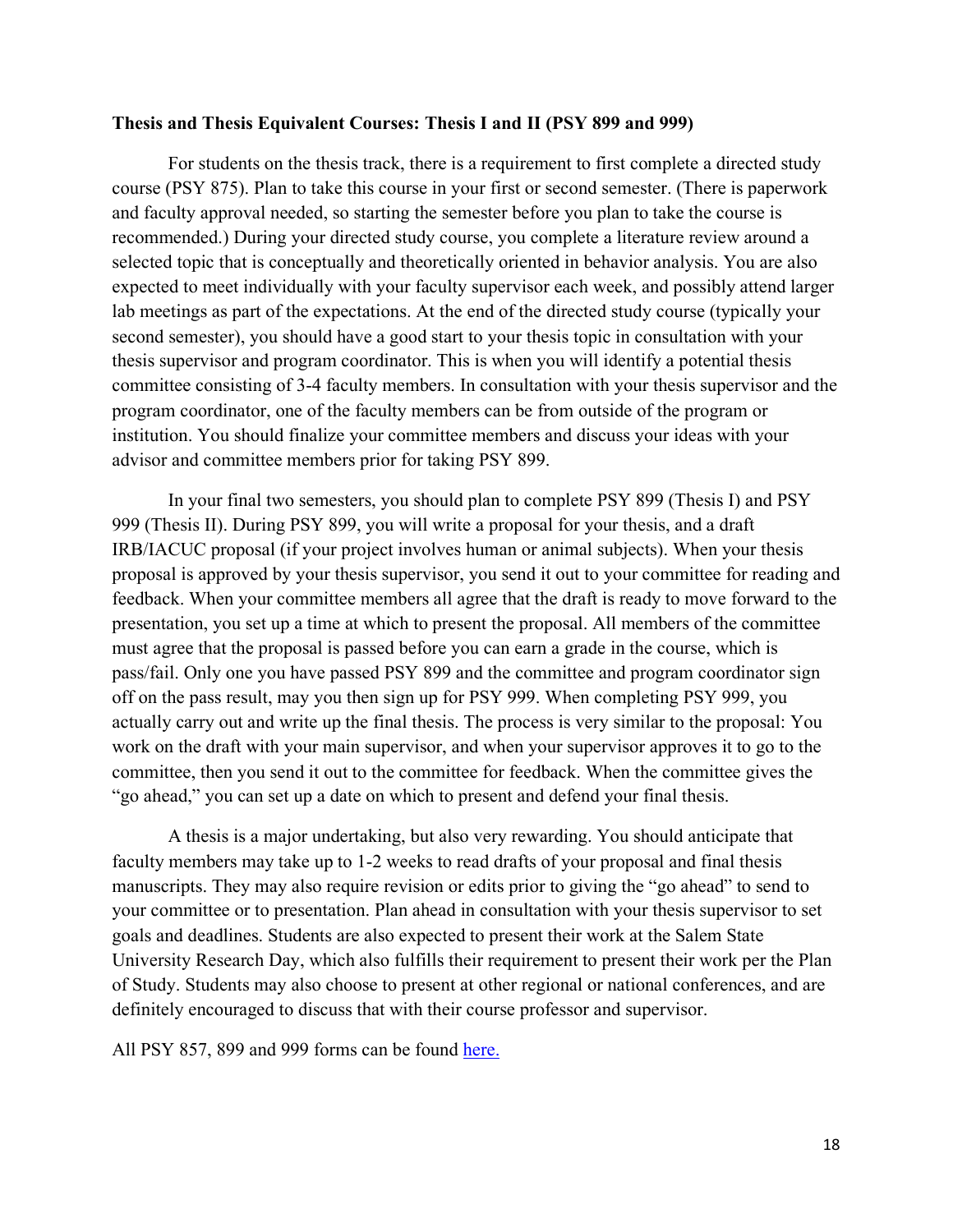#### **Thesis Equivalent (PSY 898 and 998: PAIR I and PAIR II)**

The "Thesis equivalent" capstone option is typically chosen by students who plan to go into the applied field, but not necessarily onto a doctoral program of study. In this course sequence, typically students partner with a site supervisor regarding the selection of a topic related to an applied research questions. Examples from past students include studying burnout in the profession, staff training, or parent training. Students have also completed projects in which they developed online teaching modules.

For this course sequence, there is a set meeting pattern in that PSY 898 is offered each fall, and PSY 998 offered each spring. Similar to the thesis course, students identify their topic, complete a literature review, and a proposal during the first semester. This typically involves CITI training for the IRB as well, and a significant amount of writing and planning. The proposal must be written, and presented, by the end of the first course. At that time, once approved, an IRB proposal is completed. Only once the course proposal and the IRB proposal are both approved may students start running any participants and collecting data. Failure to follow these protocols may result in a failing grade and expulsion from the program. This is because this would be a serious ethical violation.

During the second course, students complete their project, and finalize the written project in a thesis-like format. At the end of the semester, they also present a talk during class with an invitation to their site supervisor also extended. Students are also expected to present their work at the Salem State University Research Day, which also fulfills their requirement to present their work per the Plan of Study. Students may also choose to present at other regional or national conferences, and are definitely encouraged to discuss that with their course professor and supervisor.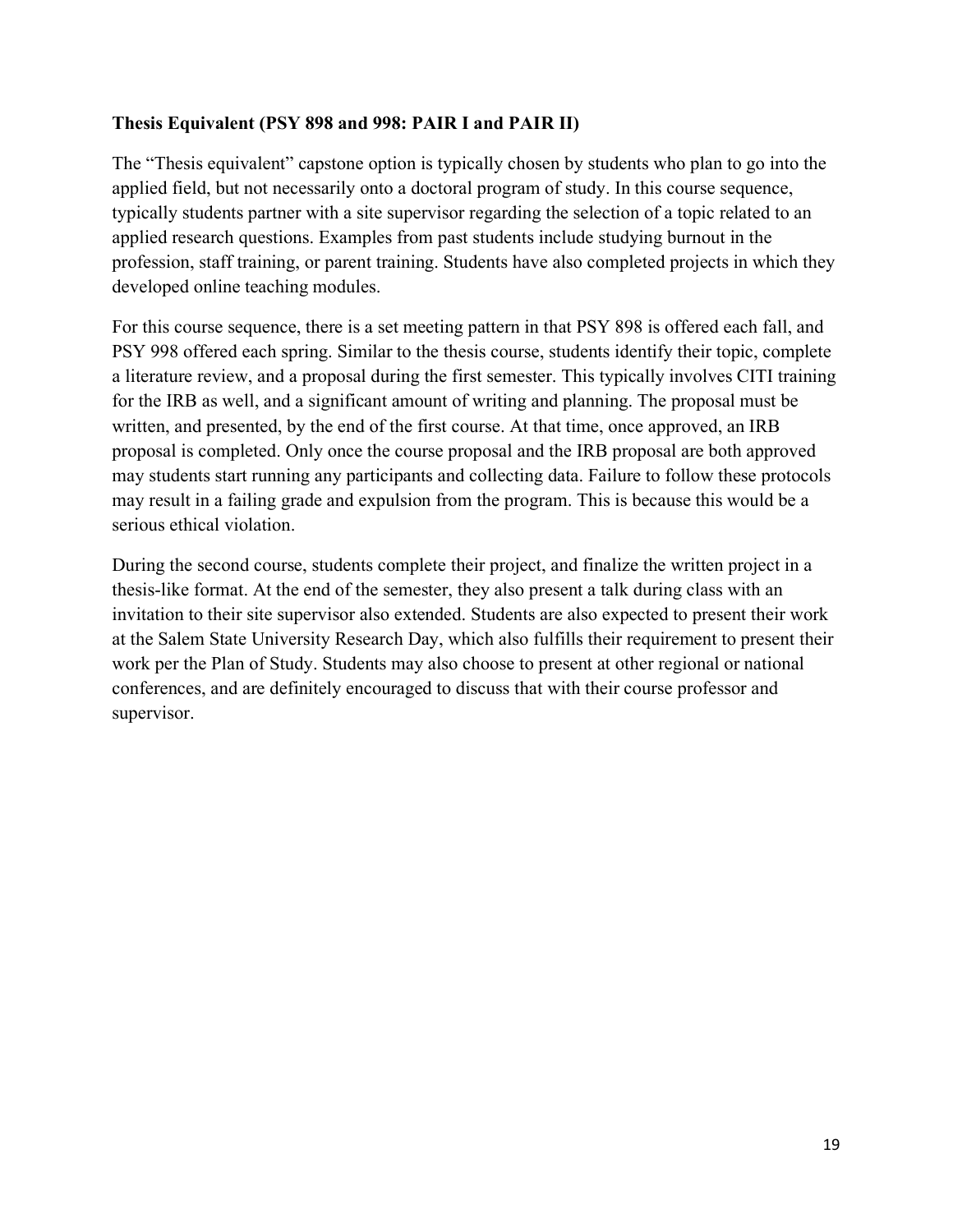#### <span id="page-19-0"></span>**Comprehensive Exam**

# *This option is being phased out as of Fall 2021. For those still on the old plan of study, here is the information:*

The passing of a comprehensive exam is required for the conferral of your degree. A course for preparation for the exam will be offered and should be taken the semester before you intend to graduate. The content of the course (PSY 727) will vary according to current BACB® examination tasks lists, and incoming pre-test performance of students enrolled in the course. Students are expected to become familiar with their strengths and weaknesses in the content areas and to develop plans for self-study. The comprehensive exam will be offered once every semester for a fee that is determined by the school of Graduate Studies. If you do not pass the first two times you sit for the exam the third time will be a combination of an oral and written exam to help faculty better understand if you grasp the concepts. However, any student who has not passed at this point will be dismissed from the program.

Staring in Fall 2020, due to the pandemic, our program works in consultation with the School of Graduate Studies to determine the best mode by which to administer this exam. Check with the program coordinator by the beginning of the semester in which you plan to attempt the comprehensive exam.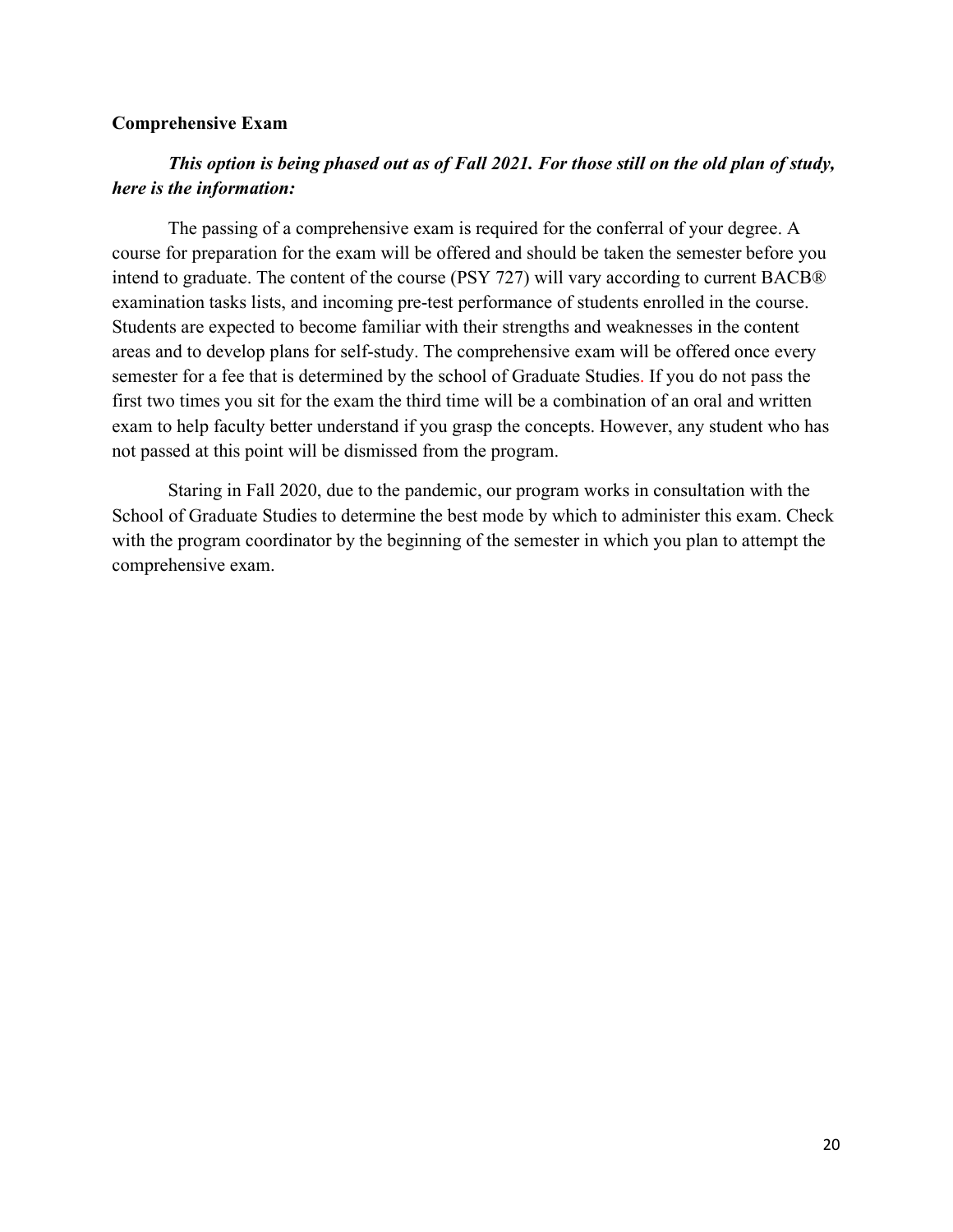#### <span id="page-20-0"></span>**BDS Modules**

The Behavior Development Solutions (BDS) includes material from the BCBA 5<sup>th</sup> Edition Task List and helps students build the necessary fluency in terms and concepts covered in several courses throughout the program. These modules can be used as a study tool for the BCBA certification exam as well as the program comprehensive exam. *Typically, these modules will be assigned as a portion of your final grade for VCS courses as listed above*. *It is recommended to do all modules even if not assigned by your instructor*. Students completing PSY 898 and PSY 998 for their capstone experience will be required to complete all of the modules to complete the course. Salem State University has a discount through BDS to help with cost of the subscription, and this is based on the modules being required as part of your coursework. You can find more about the BDS modules [here.](https://www.behaviordevelopmentsolutions.com/frequently-asked-questions) 

| <b>VCS courses</b> | <b>BDS Modules</b> |
|--------------------|--------------------|
| <b>PSY 715</b>     | A                  |
| <b>PSY 725</b>     | B                  |
| <b>PSY 726</b>     | G, H               |
| <b>PSY 825</b>     | F                  |
| <b>PSY 830</b>     | C, D               |
| <b>PSY 840</b>     | Ε                  |
| <b>PSY 845</b>     | G, H, I            |

The BDS modules are purchased directly from Behavior Development Solutions. At time of writing, they have options for purchase of different periods of time (e.g., 6-month, 12-month, or 24-month) for subscriptions. This is an investment, just as any textbook would be, that covers content that is part of seven of the degree program courses. To purchase these modules, you will need to login to the [Behavior Development Solutions](https://www.behaviordevelopmentsolutions.com/bacb-exam-prep) with a login provided by the coordinator or your professor. There you will find "Learning Module Series TL5 (v9)" and add that to your cart to purchase. If you do not have access, check with your instructor in one of the VCS courses in which you are currently enrolled.

A new resource for BDS is the [BDS Scholars Facebook](https://www.facebook.com/groups/1358774187649981/) group. You may wish to join this group to find resources, ask questions, etc.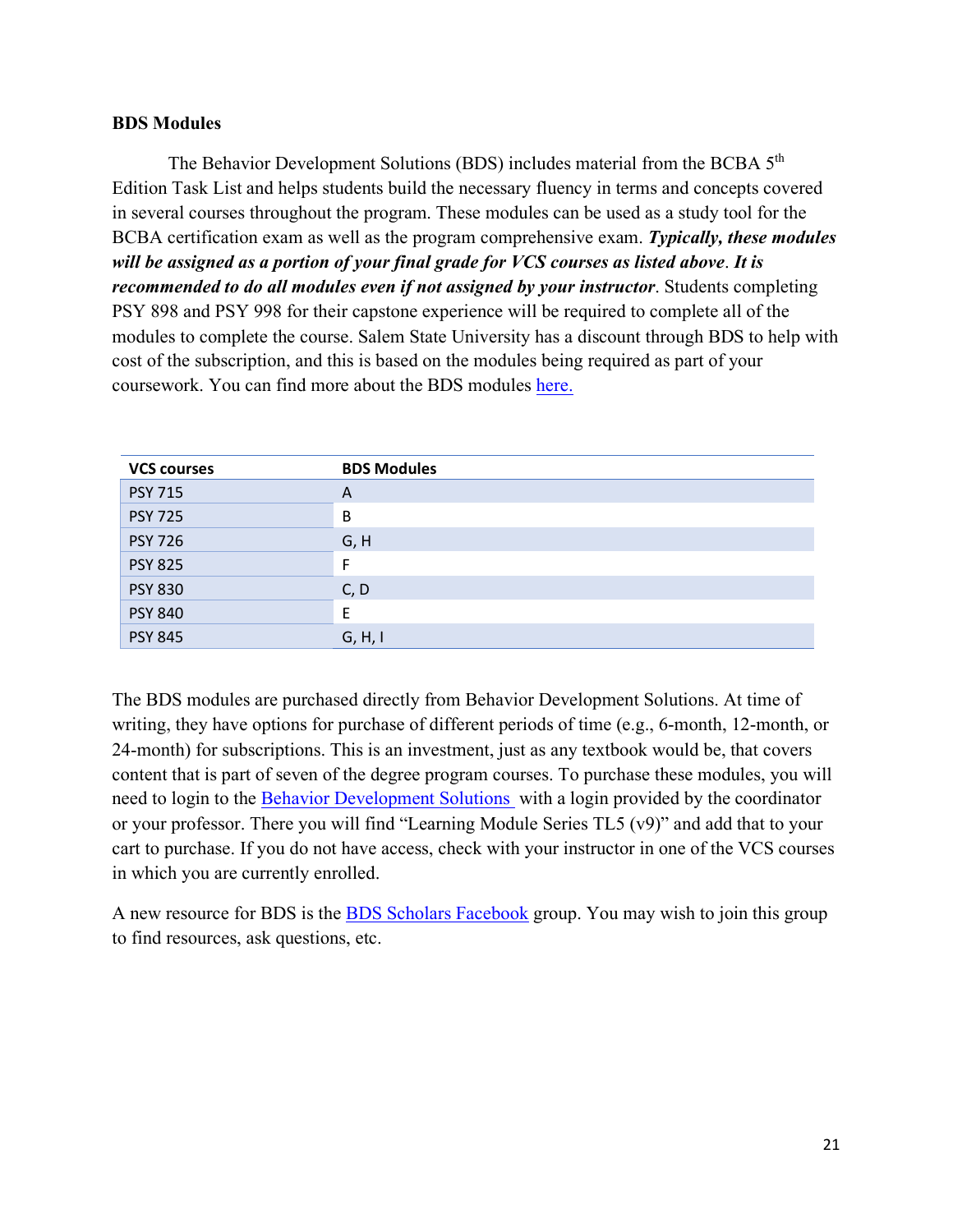#### <span id="page-21-0"></span>*Combined Master of Science in Behavior Analysis 4 +1 program*

Salem State University also offers opportunities to pursue combined graduate and undergraduate level coursework. Combined graduate and undergraduate programs are intended to provide an opportunity for well-qualified students to accelerate their transition from undergraduate to graduate level coursework, enabling students to reach their academic goals through innovative and challenging academic programs.

At a minimum, students are eligible to apply to a combined graduate/undergraduate program once they have reached second semester sophomore status (45 credits) and must apply before they reach senior status (90 credits). Exceptions may be made for transfer students or native students who have accumulated significant numbers of credits but still have significant remaining undergraduate degree requirements (30 or more credits to complete beyond the student's status at the point of application to the program). Students must have earned a minimum cumulative GPA of 3.25 and will be required to submit three letters of recommendation, a statement of interest and a resume or *curriculum vitae* (CV).

Our combined graduate/undergraduate program will include up to 24 credits of graduate coursework used towards the undergraduate degree program. Students wishing to pursue a combined program are encouraged to consult with the coordinator of the behavior analysis program. Students wishing to pursue a combined program must meet with program coordinator prior to picking classes. Students will also need approval from SGS, Coordinator and the Registrar.

To remain in this program, students must maintain an overall GPA of 3.25. If one's GPA drops below that level, then they will be dismissed from the program. At that point, you should work with the program coordinator and your academic advisor to determine whether your previously completed can count toward your undergraduate degree.

After you have finished undergrad credits you will switch into the Master of Science in Behavior Analysis program with SGS. It is at that time you will complete your new plan of study with the program coordinator.

To obtain an application for this program, please contact [Jeremy Bubier](mailto:jbubier@salemstate.edu) in the School of Graduate Studies.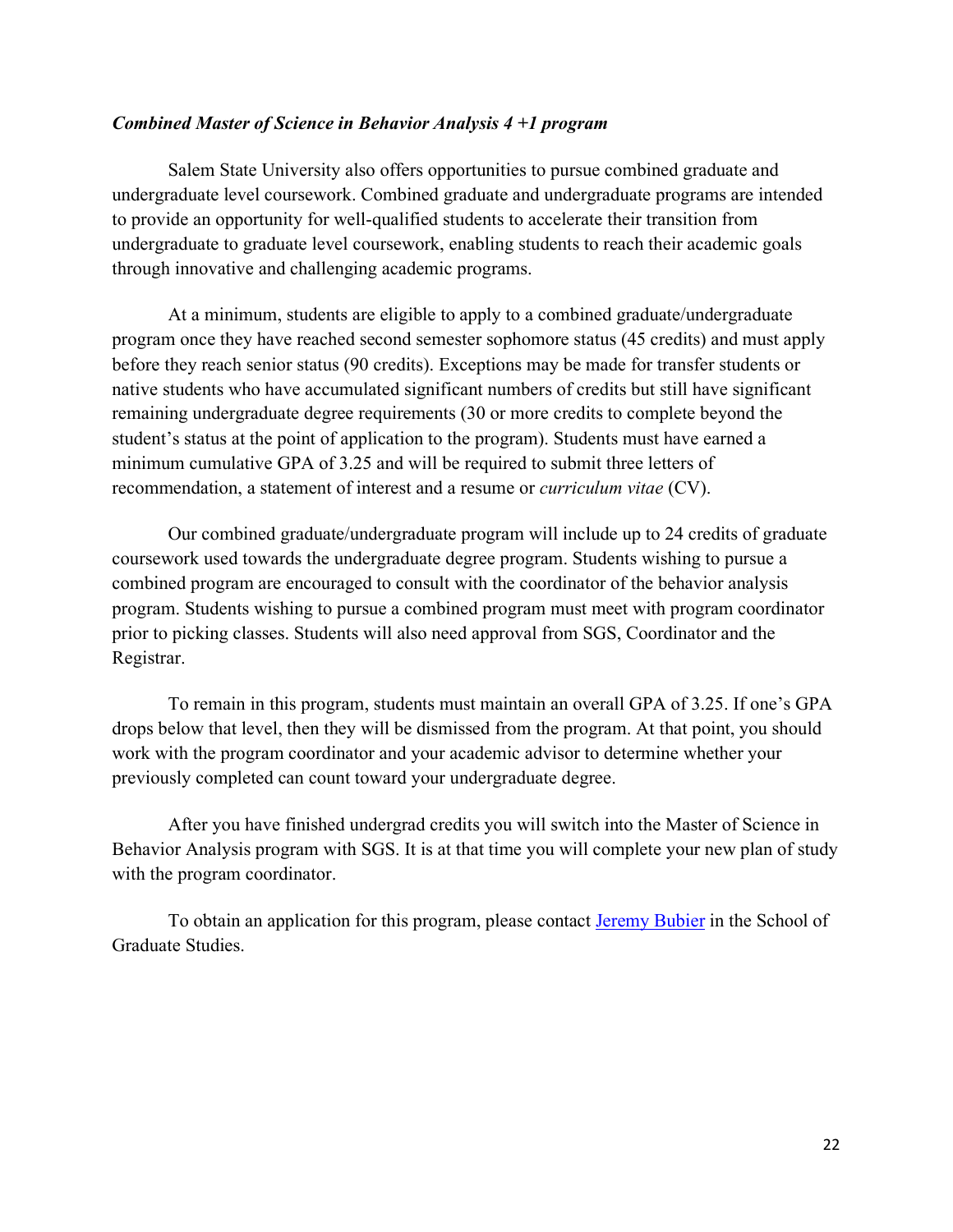#### <span id="page-22-0"></span>**Dispositions (Rights and Responsibilities)**

As a student at Salem State University and as a developing professional in the field of Behavior Analysis, you can and should be informed of your rights and responsibilities as a student in the program. To begin, your responsibilities as a student can and should be outlined and explained in detail at the beginning of each course you take at Salem State. Every professor is required to provide you with a written syllabus for any course you take. With respect to classrelated responsibilities, questions and clarifications can and should be made at the beginning of the semester. Responsibilities may include, but are not limited to: attendance, participation, assignment criteria, ethical standards, and communication between peers and professors. Responsibilities in terms of your role as a student will vary depending on the course experience but attendance, communication, and ethical behavior is always expected and should be discussed on an ongoing basis with the faculty member or supervisor.

#### *Ethical Behavior and Academic Integrity: Expectations and Guidelines*

- A. The field of Behavior Analysis has specific requirements and expectations which are expected of all SSU Behavior Analysis students as well. The BACB guidelines and all information regarding current students and potential BACB candidates can be found on their [website.](http://www.bacb.com/)
- B. As a program housed in a Psychology department, we also follow the [APA Ethical Principles and Code of Conduct.](https://www.apa.org/ethics/code)
- C. Further, the MS Behavior Analysis Program as housed in the Department of Psychology, expects that all APA writing guidelines are followed by all students. This includes proper citation and documentation by all students, as outlined on their [website.](http://www.apastyle.org./)
- D. Unless otherwise specified in course syllabi plagiarism or cheating will result in a grade of F in the course and will be cause for expulsion from the program.
- E. This is also extended to carrying out research: You must have IRB or IACUC approval prior to commencing any research, including recruitment of participants or subjects.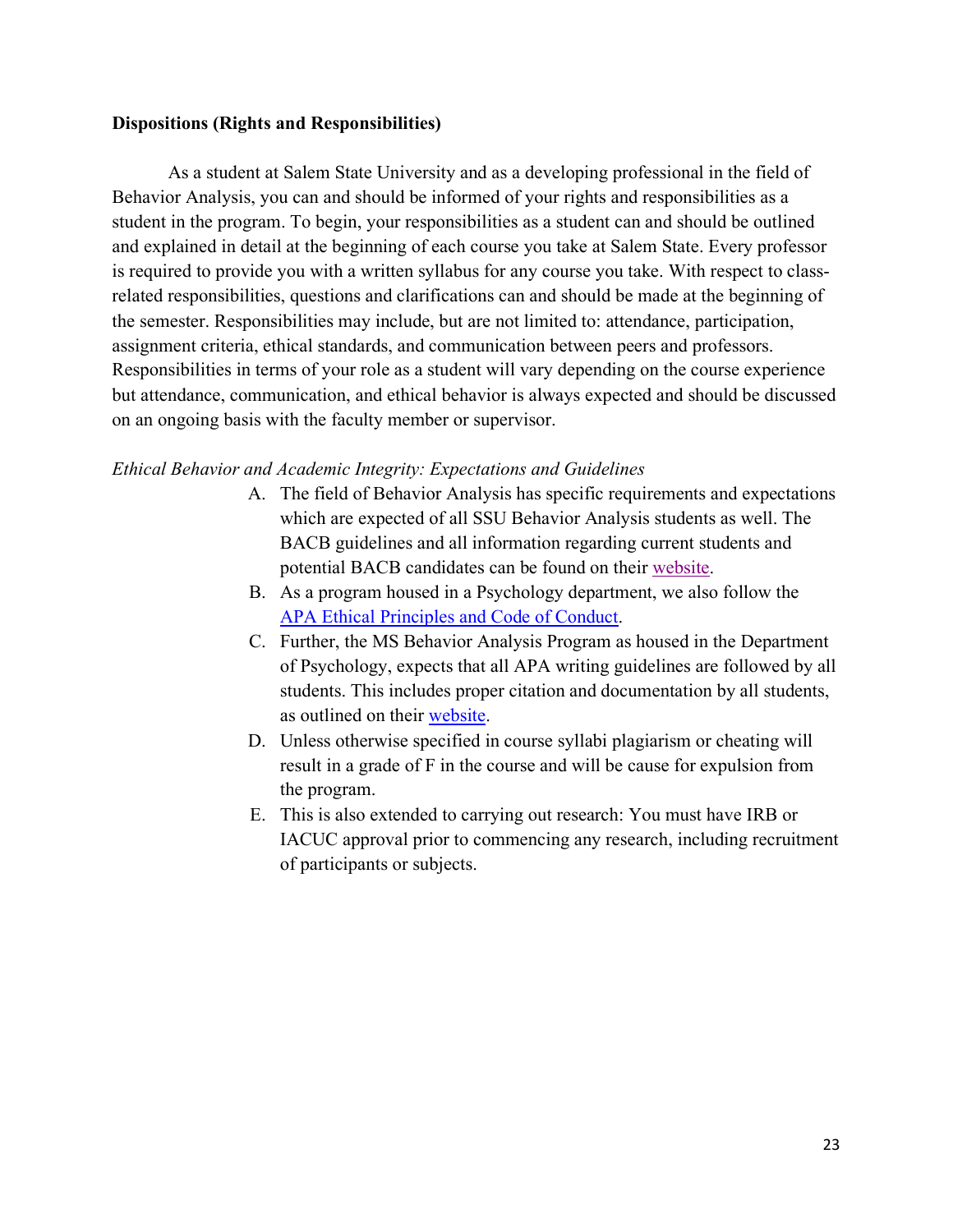#### *Expectations of Graduate Students*

As a Graduate Student you are expected to attend and participate in all classes. Unless otherwise stated more than 2 absences from a face-to-face class or more than 1 absence from a hybrid class will typically result in a failure for the course.

Your rights as a student in a graduate program should be explained and understood as well. To begin, you have a right to be informed of any class-related changes prior to the changes occurring. For example, attendance policies or assignment-related changes should be communicated by the professor. Please be sure to clarify any questions you have at any time with your professor or the program coordinator. Students have the right to ask questions or concerns pertaining to their performance at any time while enrolled as a student in the program.

As professionals in the field of Behavior Analysis, you will be expected to uphold the professional, legal, and ethical behavior guidelines consistent with our field. The BACB ethical guidelines can be found [here.](http://bacb.com/ethics-code/) Any behavior of concern should be addresses by the professor or coordinator, with an opportunity for the student to make changes.

In rare cases, when a student is not able to make required changes in their behavior that is deemed unprofessional or unethical, then the program coordinator, the Dean of SGS or other administrators may become involved.

#### *Steps of clarification and remediation*

Professors should meet with the student 1-2 times to discuss the issue and make changes/ improvements to address and remedy the issue at hand. If that does not result in a desirable change in behavior within a reasonable time (usually a 1-3 week period, specific to the students' situation and issue at hand), then the plan of improvement will continue up to the program coordinator.

The professor will then meet with the Program Coordinator to discuss the issue and come up with any alternatives to present to the student to help fix the issue. At this point, it is likely that the professor, coordinator, and student will all meet to plan these behavioral issues. If the outcome of this meeting does not result in a remedy within the specified period, the plan will continue to move forward.

If a student wishes to appeal the decision of a professor, then they must first speak with that professor. If they cannot resolve it with the professor, then they should initiate a meeting with the Program Coordinator. If they cannot resolve it with the Program Coordinator, then they should initiate a meeting with the School of Graduate Studies. If they cannot resolve the issue with the SGS, then it is their right to appeal the decision through the Graduate Education Council. The Graduate Education Council can determine whether or not to hear such an appeal, based on the merits of the case.

Please note that in all cases if a student disagrees with a grade, that the course syllabus will be used as the deciding factor for determining whether or not a grade is appropriately earned.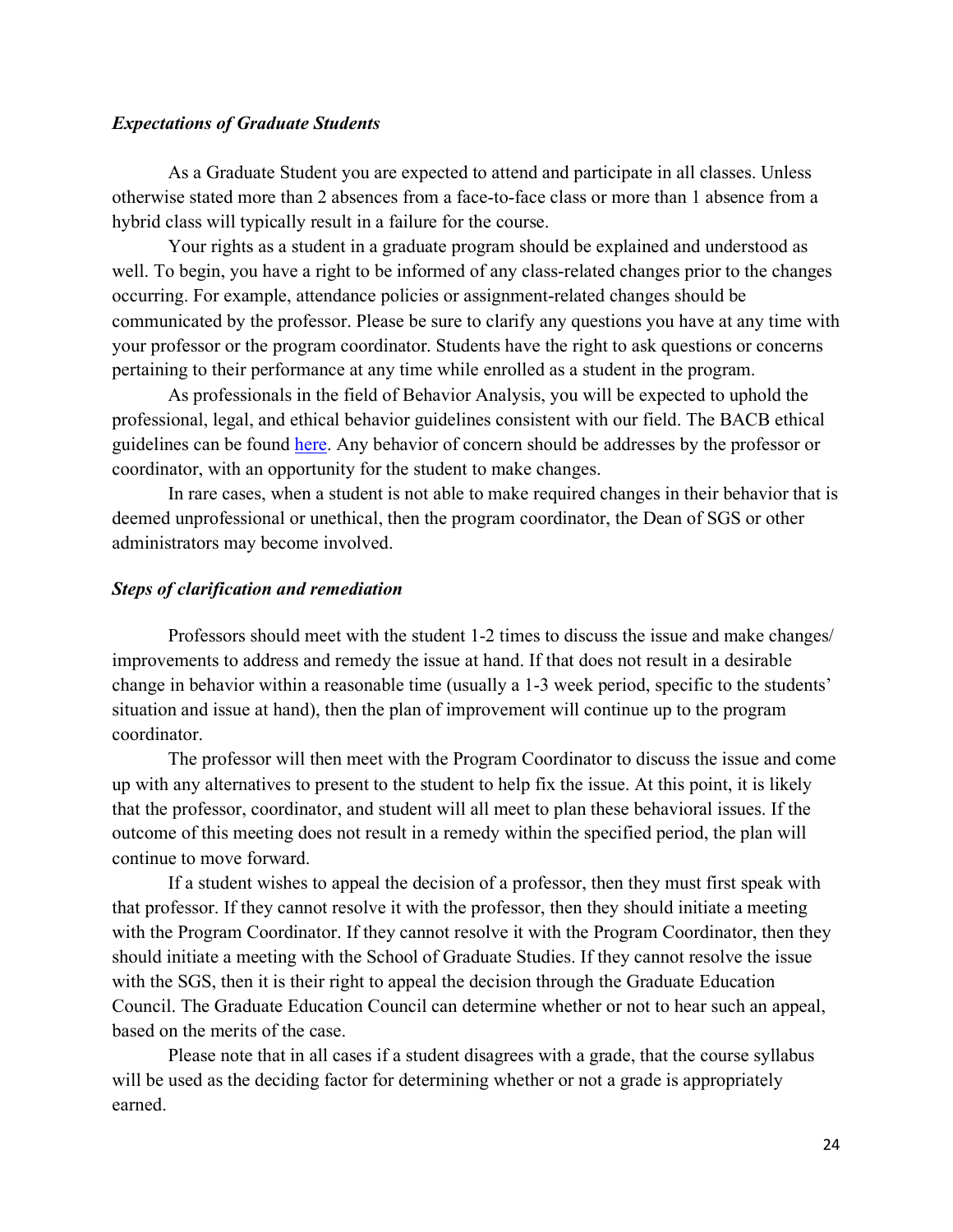#### *Student Involvement in the program*

Students are not only expected to enroll and participate, in all of the required courses but are also expected to contribute to the field. This is done through independent research, literature reviews and comparisons, and lab discussions and seminars. Students should have discussions about opportunities with faculty early on in their program and should continue these discussions on an ongoing basis. Discussing research and applied experience should be done on an ongoing basis as well and should be communicated thoroughly and appropriately as the situation requires.

#### *Student involvement and opportunity in the community*

Similar to student involvement in the program, our students are expected to be involved in the behavior analytic community as well. Whether it be working in applied settings, conducting basic experimental laboratory research, or doing research in the community to contribute to the field of behavior analysis, students are expected to be involved in the scientific or applied scientist-practitioner community whenever possible. It is important for students to play a role in the behavior analysis community and reach out and communicate with other behavior analysts as much as possible. This also includes attending and participating in regional and national conferences.

As a student in the Behavior Analysis program, you are encouraged and expected to be an active member of our community of scholars. Being an active member includes using our program's LinkedIn account. All members of the program are expected to link to this account to keep connected with our program. We also encourage you to make contributions to, and help edit, the program's newsletter.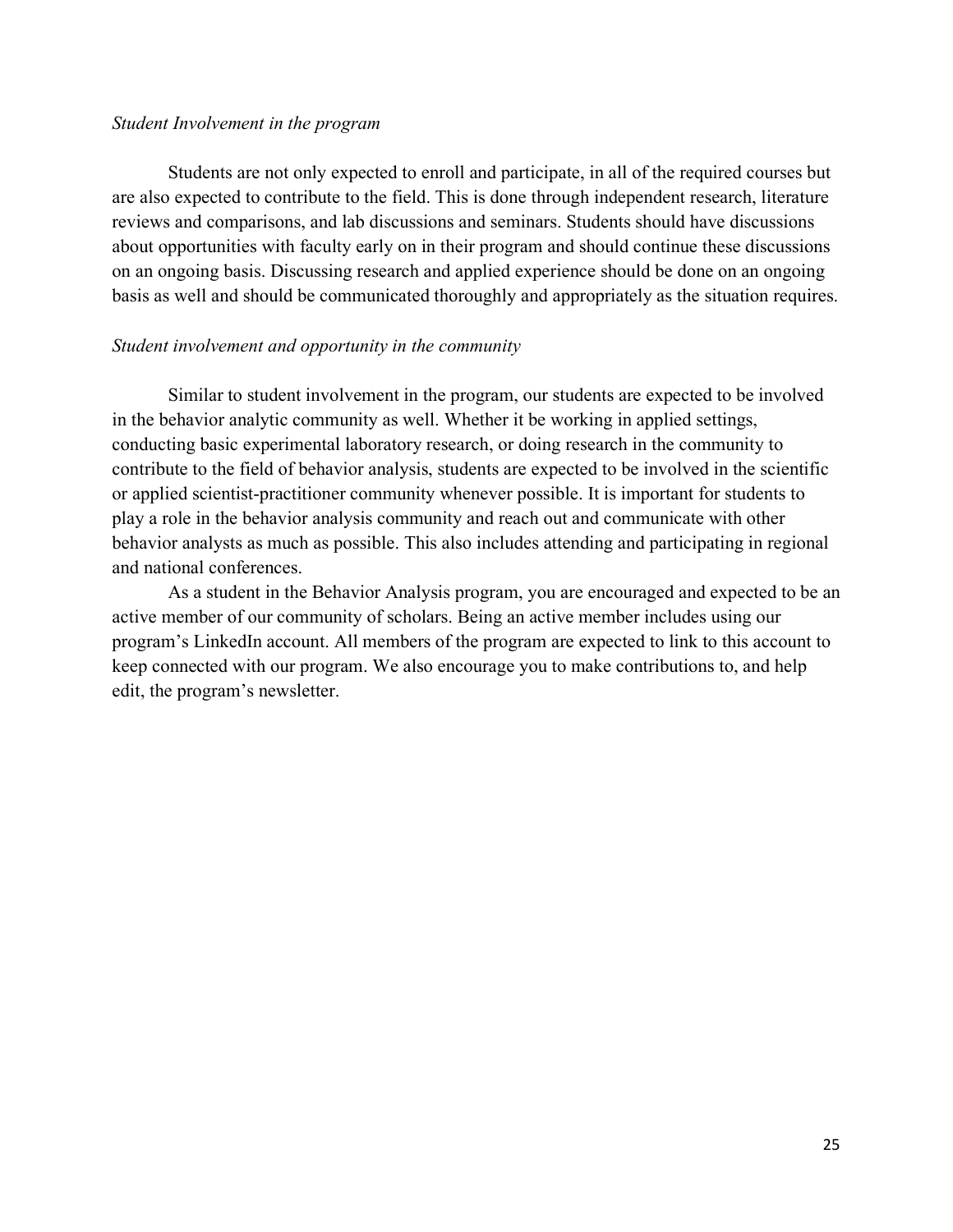#### <span id="page-25-0"></span>*Institutional Review Board Application Process*

Once students have completed their plan of study with the program coordinator, it is important for thesis students to develop a research idea early in their time in the program. As a MS Behavior Analysis student, independent research in the Directed Study 1 semester will focus on researching a topic, writing up a research proposal, and developing an idea for how to conduct research. Once starting PSY899 (Thesis I), it is important that students submit an Institutional Review Board (IRB) or an International Animal Care Use Committee (IACUC) proposal on Canvas to the Salem State Institutional Review Board in order to complete the desired research. Prior to submitting a proposal students must complete any pre training required by the IRB or IACUC.

Note: It is very likely that you will need to complete, and maintain, an active certification in CITI (Collaborative Institutional Training Initiative) training related to the IRB and/or IACUC committees. This must be completed before you submit any research protocols to be reviewed by the respective committee. *It is very important to use your SSU email account*, since that should automatically upload the certification to the IRB website.

The IRB proposal for research with human participants should include a rationale for conducting the research, including references to previously published literature on the topic. An explanation of the ethical standards of which it is upholding is also necessary. An informed consent explanation is necessary as well. All recruitment materials, treatment materials, and experimental materials must be explained as well. It is important that students explain how they will keep their participants' information confidential. Sample IRB proposals can be found on Canvas.

With respect to animal research the proposal should be submitted to the IACUC and include a rationale for conducting the research, including references to previously published literature on the topic, an explanation of the ethical standards of which it is upholding is also necessary, as well as any certificates necessary for the handling of animals.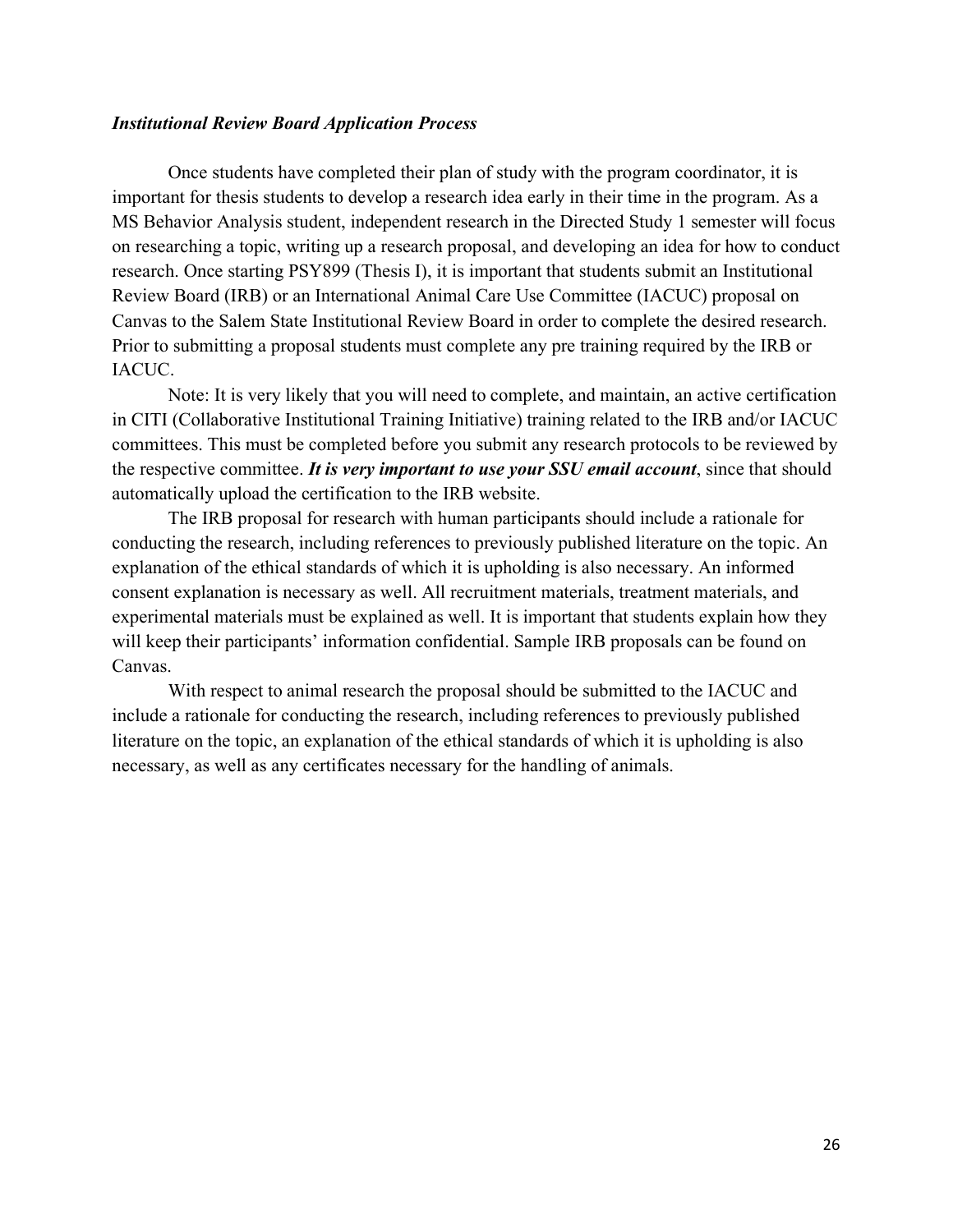#### <span id="page-26-0"></span>*BACB and Licensure clarification and requirements for exam: Know the process*

Though Salem State offers guidance and assistance with understanding regarding qualifications and requirements for sitting for the BACB exam and/or state licensure, *it is ultimately up to the student to find their own supervision mentors and follow through with meeting all of the requirements to be eligible to sit for the BCBA exam and/or qualify for state licensure*. Salem State can offer assistance regarding how to acquire these hours but does not offer the ability to get supervision hours directly through our faculty members. Practicum and internship courses are available but must be secured at least 2-3 months before the intended semester in which you apply to complete the course. Such experiences require a site visit on the part of the faculty member and completing contracts between an appropriate site supervisor and the student, and the student and the faculty member. These are then submitted for approval by the program coordinator, and then the School of Graduate Studies.

Students are strongly encouraged to work on their supervision hours while completing the program because the experience in the field will nicely compliment the coursework and the graduate experience. This can be done by securing a position in the related field, or volunteering to get these hours. The program is happy to put you in touch with these placements; however, it is the responsibility of the student to secure these positions. *Students for whom becoming a BCBA is a goal must secure a position in which they can gain supervision hours by their second semester in the program*.

*Whether students complete independent field work hours or practicum/internships, they will be expected to secure a suitable placement site and to provide the program with evidence that they have obtained their supervision hours prior to graduating.*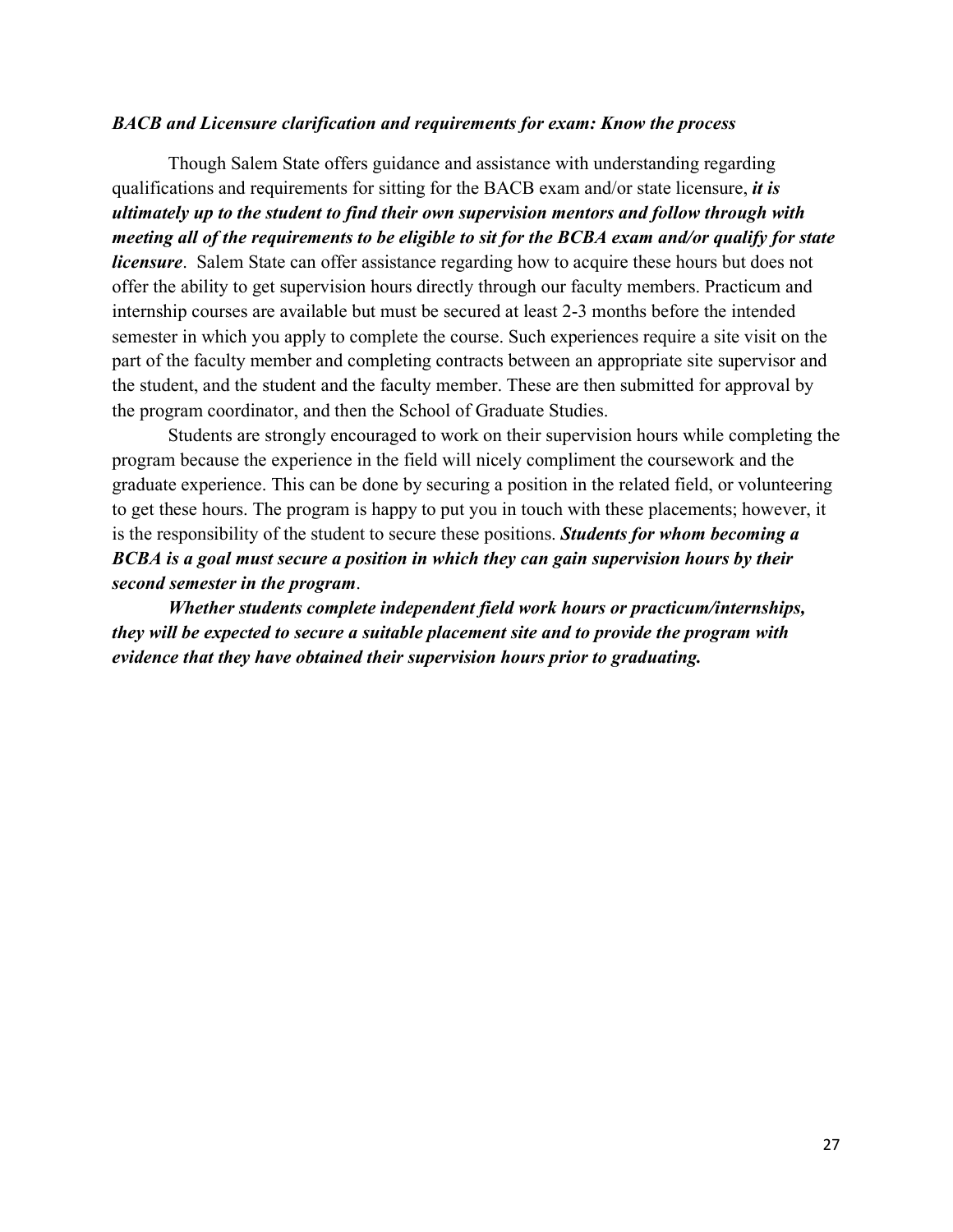# <span id="page-27-0"></span>**[Transfer of Credit](https://records.salemstate.edu/sites/records/files/policies/Graduate%20School%20Transfer%20Credit-2.pdf)**

A maximum limit of up to nine graduate credits taken at Salem State University or through another graduate program, before admission into a Salem State University graduate program, may be counted towards a degree, except as noted.

1. The actual number of graduate transfer credits, up to the maximum of nine, is to be determined by the program coordinator. Please note that not all courses can count, and that the VCS courses across the  $4<sup>th</sup>$  and  $5<sup>th</sup>$  editions may not line up. It is important to meet with the program coordinator to discuss any consideration.

2. The nine graduate credits must be from accredited institutions and must have been taken within the past seven years.

3. A grade of B (3.0) or better must be earned in courses to be considered for transfer.

4. All courses submitted for transfer credit at the time of application must be completed prior to the student's acceptance into the program and decisions on acceptance of transfer credit must be made at the time the Plan of Study is approved.

5. All accepted courses must receive initial approval from the program coordinator and final approval from the Dean as pertinent to the appropriate degree being sought.

6. The applicant must provide course descriptions as well as official transcripts for all transfer requests and may additionally be asked to provide a syllabus and samples of the applicant's course work.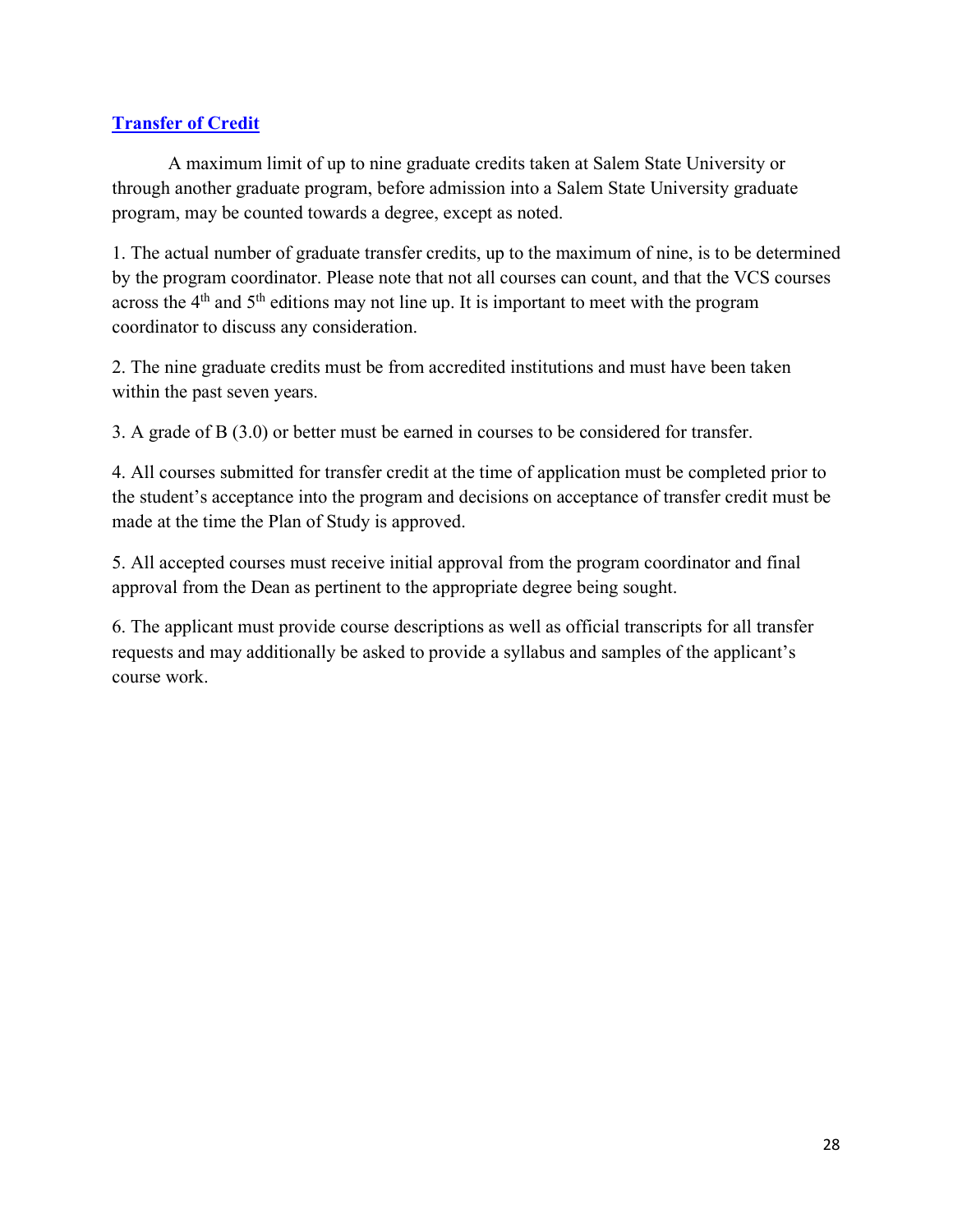# <span id="page-28-0"></span>**Withdrawing Policies**

# *Spring and Fall Semesters*:

When withdrawing from classes or the program there are a number of things you will need to consider. The School of graduate studies information can be found [here.](https://ask.salemstate.edu/kb/how-withdraw-graduate-course-request-refund) If you are withdrawing from the program before your fourth class meeting you may do so online through your [navigator](https://navigator.salemstate.edu/) account. If you are past the fourth class meeting you must submit this [form](https://ask.salemstate.edu/sites/ask/files/import/342_20170227142353_Registration_Change_Form.pdf) to the School of Graduate Studies stating your reasons for withdrawal. If it has been 15 days past the add/drop period for graduate classes, you will not get a refund of your tuition.

# *Summer and Short sessions*:

When withdrawing from summer and short session courses you will only get a refund if you have withdrawn before the add/drop period has ended. If it has been 1-7 calendar days past the add/drop you will get 80% of tuition back. 8-14 calendar days past the add/drop is 60% refund and anything over 15 calendar days is no refund. For more information please visit the [Salem](https://www.salemstate.edu/campus-life/student-navigation-center/student-accounts/refund-policy)  [State webpage.](https://www.salemstate.edu/campus-life/student-navigation-center/student-accounts/refund-policy)

# **Leave of Absence**

Should students find themselves in a situation in which they need to request a leave of absence from the program, please note that there are specific policies and procedures regarding taking a leave. Briefly, they are as follows:

- 1. You must request the leave no later than four course meetings into the semester
- 2. You cannot request more than two semesters of leave
- 3. You must fill out the [request form](https://ask.salemstate.edu/sites/ask/files/solution/attachments/go_leave_of_absenceForm.pdf) and submit it

You can find the policy and procedures [here.](https://ask.salemstate.edu/kb/what-graduate-leave-absence-policy)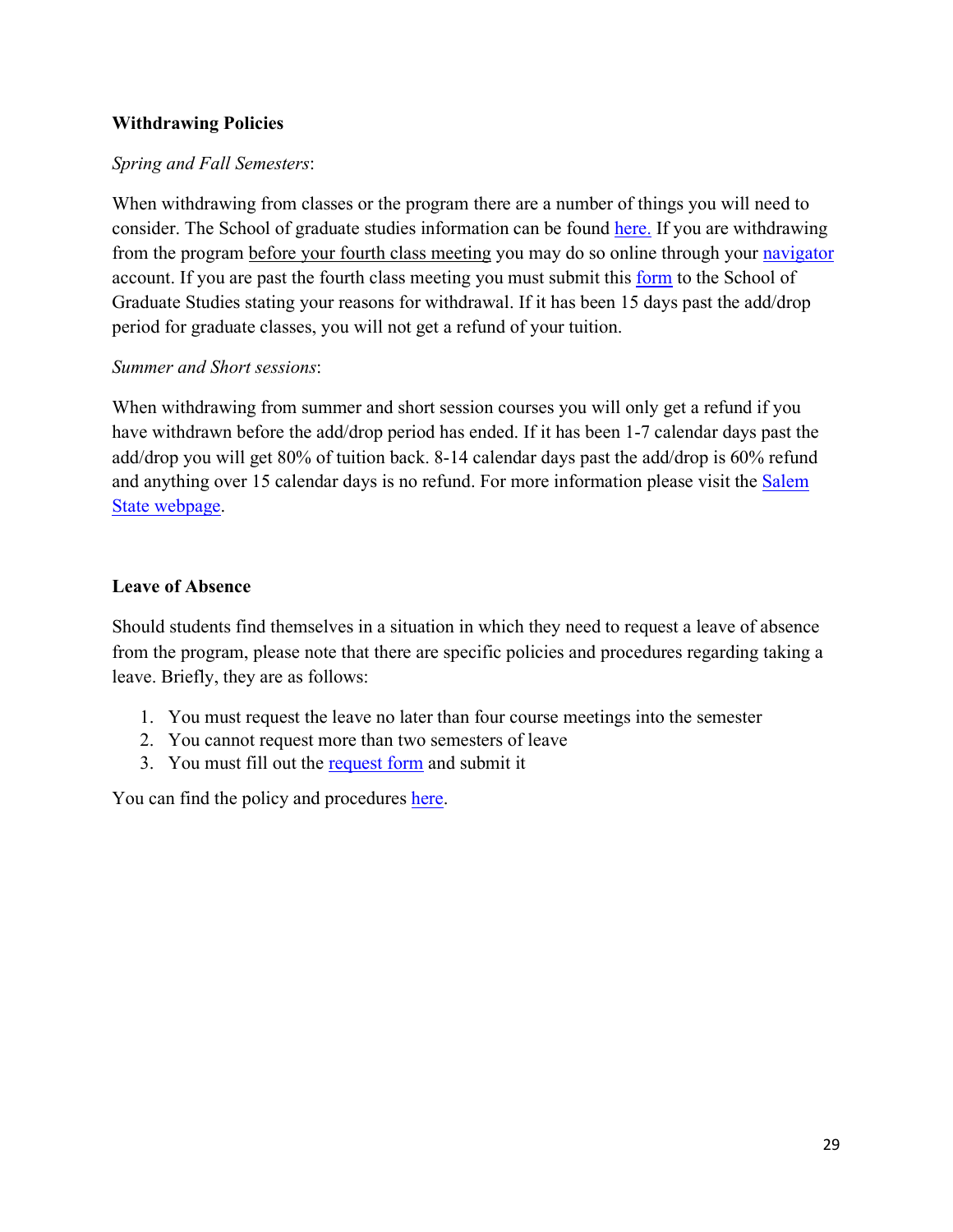# **Program Demographics**

<span id="page-29-0"></span>The following data are reported as of September 2020 from the Power BI report based on students' self-report.

# **Race/Ethnicity**



# **Part time/Full time**



# **Gender**

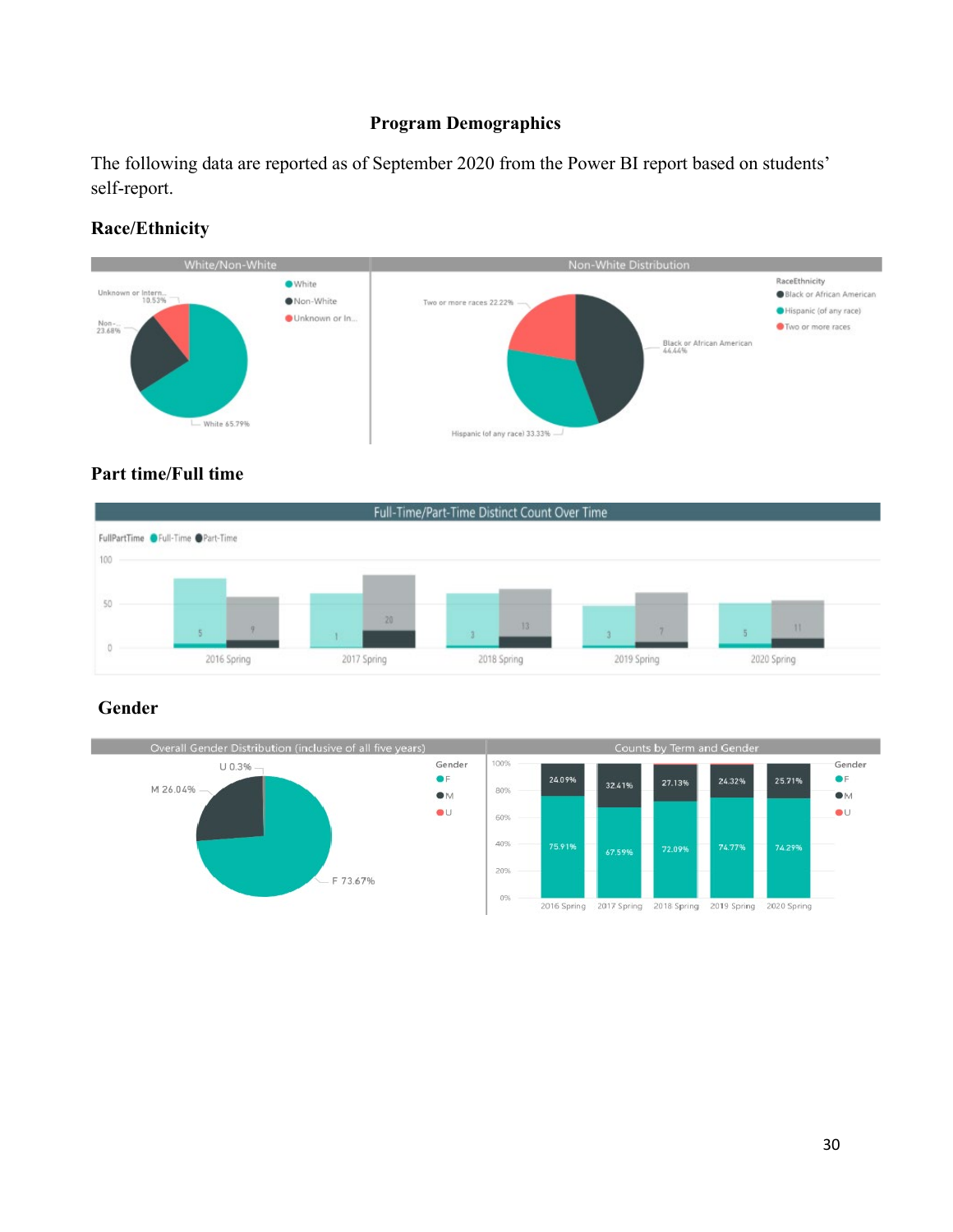#### <span id="page-30-0"></span>**Program Statistics**

- Annual reporting period: **2020**
- Number of students whose degrees were conferred by the program: **5**
- Median years until graduation for students whose degrees were conferred by the program: **2.3**
- Number of students enrolled in the program: **26**
	- o 23 M.S. Behavior Analysis
	- o 3 in the 4+1 Combined Bachelor/Master Program
- Number of students no longer enrolled for any reason other than conferral of degree:
	- o 3
- Number of completed applications received:
	- $O$  2020: 59
	- $O$  2019: 13
	- $\circ$  2018: 9
	- $O = 2017:14$
	- $02016:13$
	- $0.2015:9$

Number of students admitted:

- $\degree$  2020: 20
- $O$  2019: 3
- $\circ$  2018: 1
- $O$  2017: 4
- $\circ$  2016: 4
- o 2015: 4
- Number of first-time candidates sitting for their Board Certified Behavior Analyst (BCBA) examination: 4
- Percentage of first-time candidates passing the BCBA certification examination: 75%
- Number of graduates obtaining a master-level state license as a behavior analyst: 3
- $\triangleleft$  Median undergraduate grade point average (GPA) for applicants admitted (reported on a 4point scale): 3.37
- \* Median standardized test scores of students accepted: GRE: 292\* MAT: N/A

\*Note that due to the global pandemic the GRE was not required during this reporting period.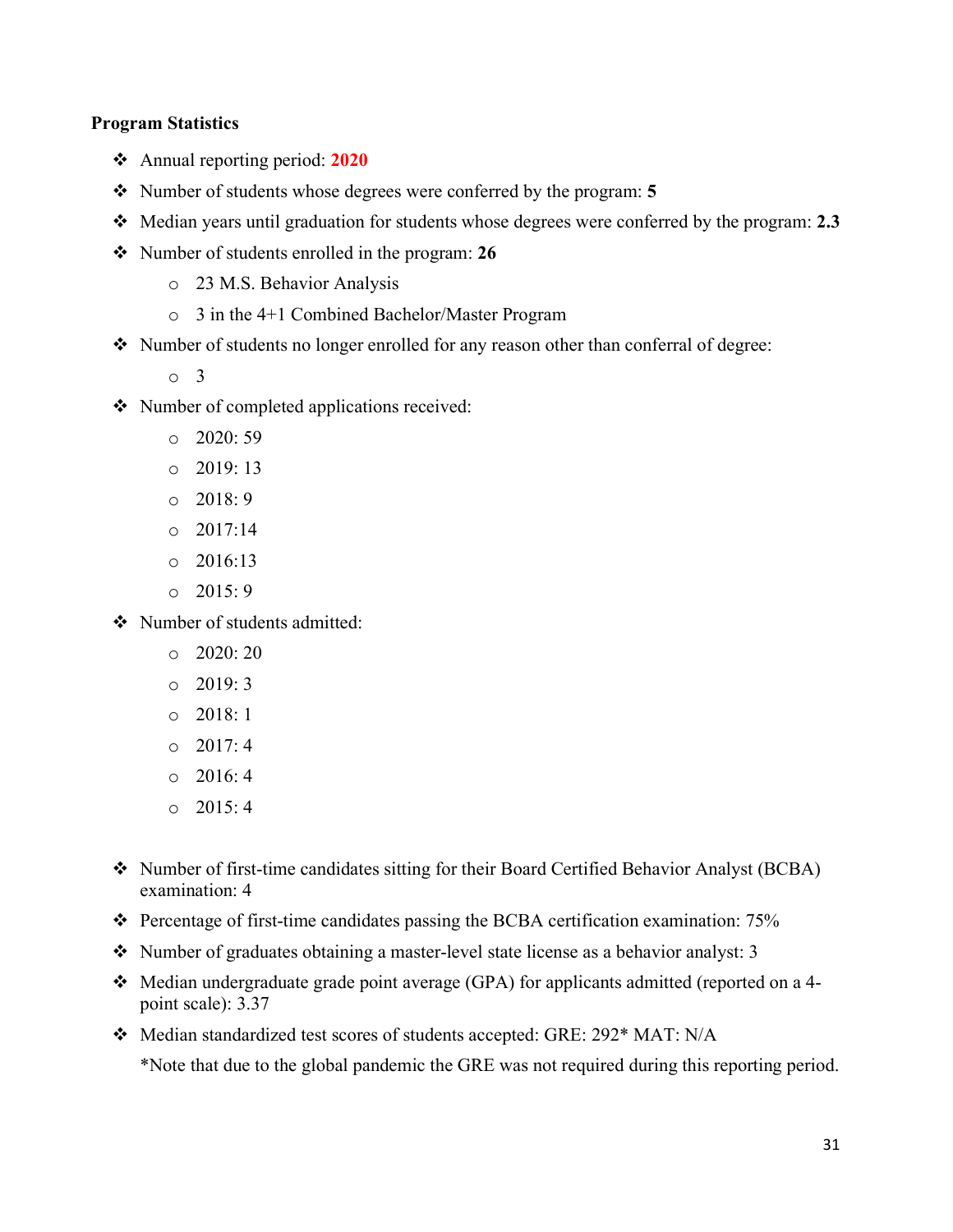#### <span id="page-31-0"></span>**The following is a list of resources to help you succeed. Use them!**

**[Bookstore](https://www.bkstr.com/salemstatestore/home?cm_mmc=RisePaidSearch&adcampaigngroup=%5BBookstore_RLSA%5D&kw=%2Bsalem%20%2Bstate%20%2Buniversity%20%2Bbook%20%2Bstore&AdCampaign=EFOL_198_Bookstore_Search_NonBrnd_Salem%20State%20University_Broad_RLSA&Adgroup=Bookstore&Source=AdWords&gclick=CjwKCAjwqML6BRAHEiwAdquMnRzzMOaBxFKxwogUbYOeQUjI2KLg4P-wBK_hIoGxo1hWQMgD_vo12RoCEZoQAvD_BwE&gclid=CjwKCAjwqML6BRAHEiwAdquMnRzzMOaBxFKxwogUbYOeQUjI2KLg4P-wBK_hIoGxo1hWQMgD_vo12RoCEZoQAvD_BwE&gclsrc=aw.ds) –** Textbooks, supplies, and more! **Location:** Next to Admissions building (north campus) **Phone:** 978.542.7436 **Office Hours:** Monday-Thursday 9 am to 6pm, Friday 9 am – 4 pm

**[Career Services](https://www.salemstate.edu/careers)** – This office guides you from your first day on campus through your entire professional life, from career exploration to resume building, from finding a potential employer to sharpening your interviewing skills. **Location:** Ellison Campus Center room 105 (north campus) **Phone:** 978.542.6406 **Office Hours:** Monday thru Friday, 8:30 am to 5 pm

#### **[Center for Academic Excellence](https://www.salemstate.edu/academics/centers/center-academic-excellence)**

**Location:** Berry Library and Learning Commons, first floor (north campus) **Phone:** 978.542.6215

**[Counseling and Health Services](https://www.salemstate.edu/chs)** – this office provides mental health counseling and makes referrals for off-campus providers. It also provides the following services:

- Routine health visits and lab testing
- Treats minor illnesses and injuries
- Gynecological exams
- Sexual health, birth control, emergency contraception, STD testing, PEP, and PREP
- Immunizations and vaccines (including flu shot)

**Location:** Ellison Campus Center room 107 (north campus) **Phone:** 978.542.6413 **Office Hours:** Monday thru Friday, 8 am to 5 pm

**[Disability Services](https://www.salemstate.edu/disability-services)** – This office coordinates services for students with disabilities, provides campus accessibility tools and support, and facilitates classroom and educational accommodations. **Location:** Berry Library and Learning Commons room 20 (north campus) **Phone:** 978.542.6217 **Video Phone:** 978.910.0167 **TTY:** 978.542.7146 **Office Hours:** Monday thru Friday, 8:30 am to 5 pm

**[Gassett Fitness and Recreation Center](https://www.salemstate.edu/campusrec)** –This area oversees campus recreation and provides access to the fitness center, group exercise classes, personal training, swimming pool and lessons, intramural clubs and sports, special events, and equipment check out. You automatically receive a membership as a student.